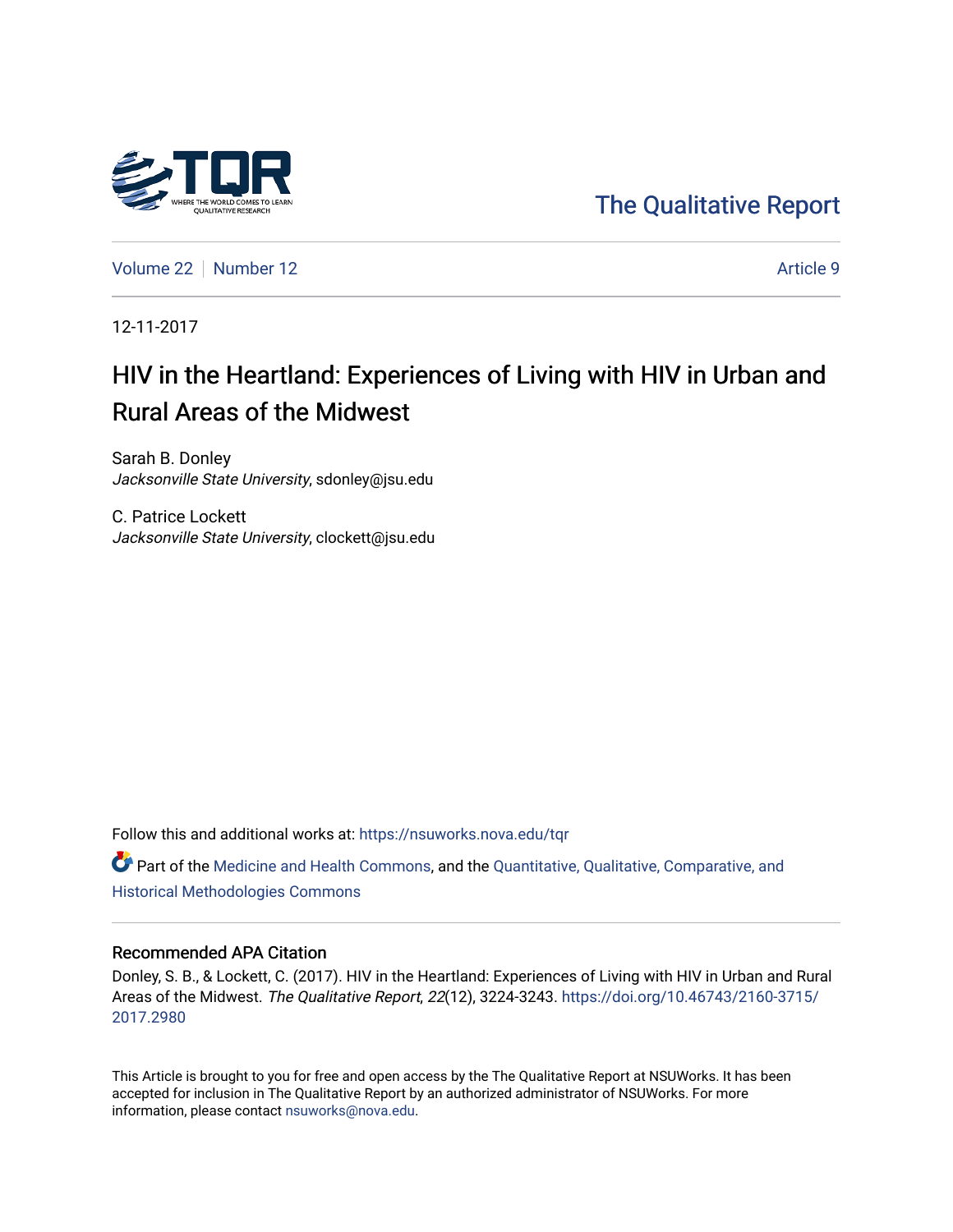# **Qualitative Research Graduate Certificate** Indulge in Culture Exclusively Online . 18 Credits **LEARN MORE**

## HIV in the Heartland: Experiences of Living with HIV in Urban and Rural Areas of the Midwest

### **Abstract**

Scholarly research on HIV/AIDS and stigma has largely demonstrated a different experience for people living with HIV and AIDS (PLWHA) who inhabit urban and rural areas. Largely missing from this scholarship are experiences in low prevalence areas. Low prevalence areas typically have fewer resources, social networks, and HIV infection and prevalence is less common. In this paper, we examine the challenges PLWHAs in rural and urban areas of the Midwest face and how these individuals manage, respond, and combat HIV/AIDS related stigmas in their communities. This paper utilizes interview data to understand the lived experiences of 18 persons living with HIV and AIDS. This paper reveals that respondents in rural areas are likely to be geographically dispersed, struggle with accessing healthcare services, believe their communities are less tolerant, and are less likely to disclose their positive status or seek out social support. Respondents who lived in urban areas were more likely to disclose their positive status, have access to AIDS service organizations and social support, and to participate in advocacy in the "HIV Community." Our study demonstrates how social and community context are agentic players in shaping life chances, decisions, and behavior of the PLWHAs we interviewed.

#### Keywords

HIV/AIDS, Stigma, Disclosure, Midwest, Low Prevalence

#### Creative Commons License



This work is licensed under a [Creative Commons Attribution-Noncommercial-Share Alike 4.0 License](https://creativecommons.org/licenses/by-nc-sa/4.0/).

#### Acknowledgements

This research was supported in part by a grant from the Midwest Sociological Society Endowment Committee. The authors would also like to thank Dana Britton and Alisa Garni for reading earlier versions of this work.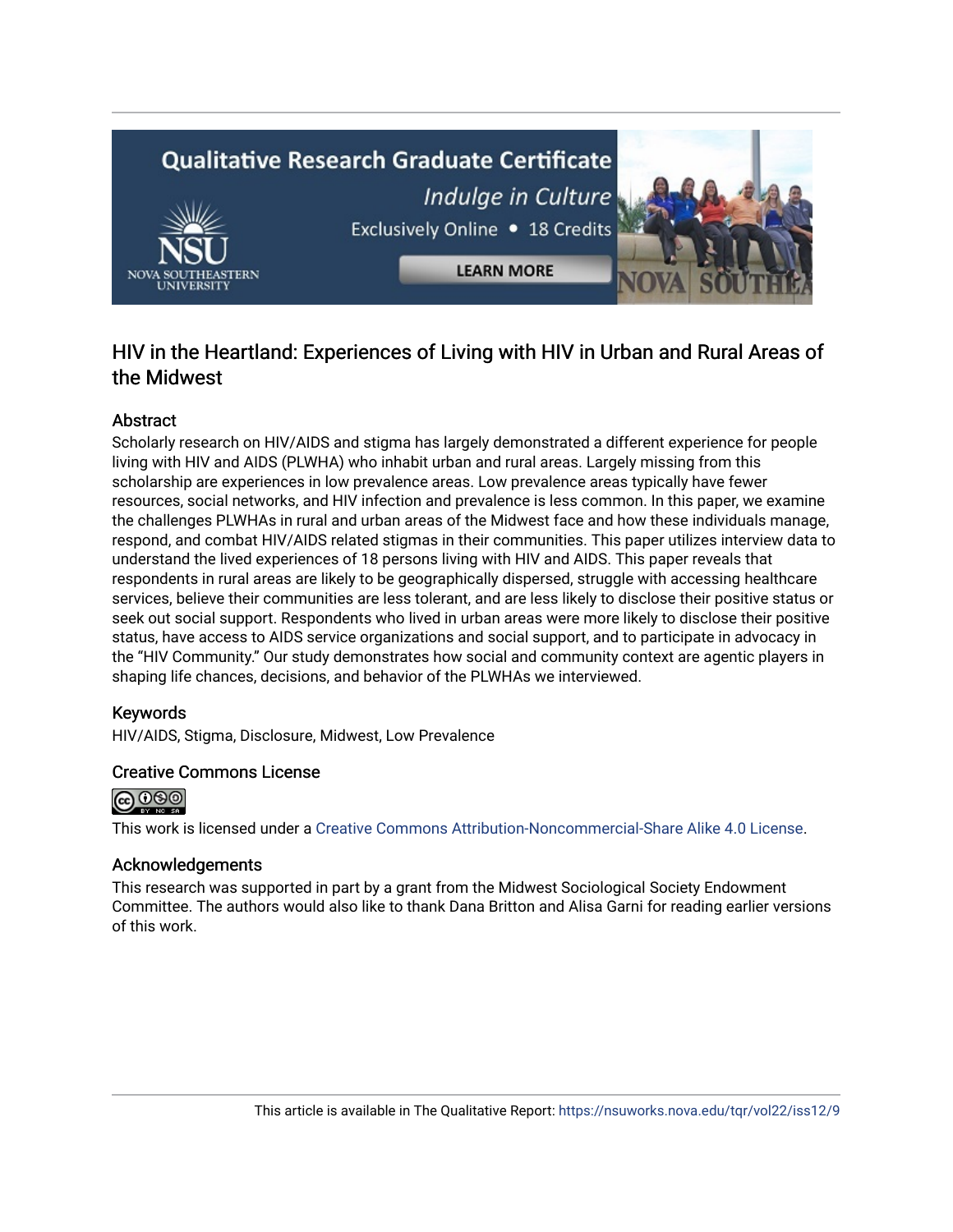

## **HIV in the Heartland: Experiences of Living with HIV in Urban and Rural Areas of the Midwest**

Sarah Donley and C. Patrice Lockett Jacksonville State University, Alabama, USA

*Scholarly research on HIV/AIDS and stigma has largely demonstrated a different experience for people living with HIV and AIDS (PLWHA) who inhabit urban and rural areas. Largely missing from this scholarship are experiences in low prevalence areas. Low prevalence areas typically have fewer resources, social networks, and HIV infection and prevalence is less common. In this paper, we examine the challenges PLWHAs in rural and urban areas of the Midwest face and how these individuals manage, respond, and combat HIV/AIDS related stigmas in their communities. This paper utilizes interview data to understand the lived experiences of 18 persons living with HIV and AIDS. This paper reveals that respondents in rural areas are likely to be geographically dispersed, struggle with accessing healthcare services, believe their communities are less tolerant, and are less likely to disclose their positive status or seek out social support. Respondents who lived in urban areas were more likely to disclose their positive status, have access to AIDS service organizations and social support, and to participate in advocacy in the "HIV Community." Our study demonstrates how social and community context are agentic players in shaping life chances, decisions, and behavior of the PLWHAs we interviewed. Keywords: HIV/AIDS, Qualitative, Stigma, Disclosure, Midwest, Low Prevalence*

"Place is not merely a setting or backdrop, but an agentic player in the game, a force with detectable, and independent effects on social life." (Gieryn, 2000, p. 466)

#### **Introduction**

In the third decade into the HIV epidemic, people living with HIV and AIDS (PLWHA) continue to report experiencing HIV-related stigma within their day to day lives. With the advent of HIV medications, such as combination antiretroviral treatments (cART) and advancements in the treatment of care to combat HIV/AIDS worldwide, and the proliferation of HIV-related education across the globe, work still remains to combat stigma, prejudices, and discrimination associated with being HIV-positive. A growing body of research suggests that stigma and discrimination related to an HIV-positive status among PLWHAs act as barriers to getting tested, taking medication, and consistency in care among PLWHAs (Holzemer et al., 2009; Stringer et al., 2016; Turan et al., 2011; Vanable et al., 2006; Vyavaharkar et al., 2010) and have negative effects on the psychological and social wellbeing of PLWHAs (Herek, Saha, & Burack, 2013).

The nature of HIV stigma, prevalence, and expression varies across social and cultural contexts (Chambers et al., 2015; Earnshaw & Kalichman, 2013; Genberg et al., 2007; Kalichman et al., 2009). In terms of contextual diversity among the United States, research reports that prejudice, stereotyping, and discrimination of PLWHAs by healthcare workers is more prevalent in the Deep South (Stringer et al., 2016); and in rural and low prevalence areas PLWHAs similarly experience higher levels of prejudice and discrimination and lesser access to healthcare and social support compared to urban areas (Castañeda, 2000; Heckman et al.,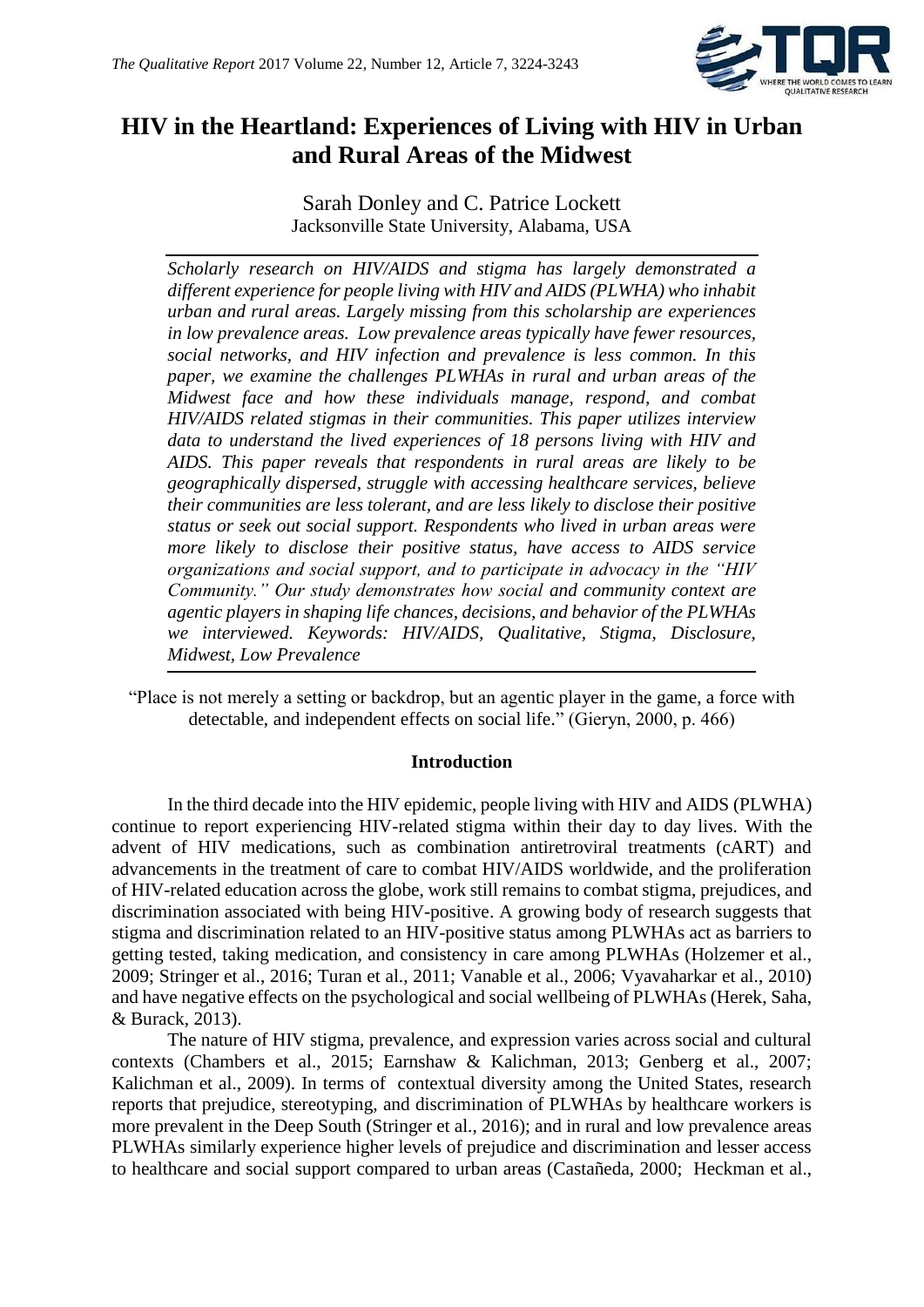1998; Zukoski & Thornburn, 2009; Zukoski, Thorburn, & Stroud, 2011). However, much of this research has not addressed the geographical context of the Midwestern United States as these areas have low HIV prevalence and infection rates. Living with HIV in low prevalence areas, especially rural areas provides a different set of living circumstances than those in urban areas. These struggles include lack of resources such as transportation, limited access to healthcare services, and minimal social support. Not only do PLWHAs in rural areas experience lack of material resources but generally live in areas where there is less awareness and greater misinformation of HIV/AIDS. In this paper, we explore the lived experiences of PLWHAs in low prevalence areas of the Midwest in both urban and rural contexts and how these individuals manage, respond, and combat HIV-related stigma in their communities for the purpose of providing greater insight into their struggles as well as areas for potential intervention for practitioners and policy makers.

#### **Literature Review**

#### **Conceptualization of HIV-Related Stigma**

Erving Goffman (1963), one of the first social scientists to identify stigma as a social process, conceptualized stigma as a discrediting "mark" or attribute that reduces a person's status in society. Building on Goffman's ideas of stigma, scholars have developed conceptual frameworks specific to HIV-related stigma that emphasize the social processes involved in creating a stigmatized identity (Alonzo & Reynolds, 1995; Earnshaw & Chaudoir, 2009; Herek, 1999; Herek & Capitanio, 1998; Parker & Aggleton, 2003; Taylor, 2001). For example, Link and Phelan (2001) theorize that stigma emerges from a social process involving several stages, including labeling, stereotyping, separation, status loss, and discrimination. Though Link and Phelan's work does not focus specifically on HIV/AIDS, it has been used widely within HIV/AIDS literature to illustrate the social process involved in othering PLWHAs. In what follows, we use HIV/AIDS to illustrate Link and Phelan's process of becoming stigmatized. First, individuals are labeled as HIV-positive through their initial diagnosis. Then, stereotypes associated with having HIV are applied to those labeled as HIV-positive. In U.S. contexts, people may believe that they are gay, are intravenous drug users, are promiscuous, and may be fearful of touching them. The applications of these stereotypes have negative consequences for HIV-positive people that typically involve social separation, isolation, or withdrawal. Individuals may choose to or families and/or friends may force separation because of their HIV-positive status. In other instances, HIV-positive persons may lose social status or jobs due to stigma associated with having HIV or AIDS. The final stage involves discrimination, in which respondents have status loss, lose jobs, are denied housing, healthcare, or other services for being HIV-positive.

At the interpersonal level, HIV stigma encompasses the way stigma is constructed via social interaction between community members and PLWHAs. These processes typically include prejudicial beliefs and attitudes, such as feelings of anger, disgust, or fear toward PLWHAs, stereotyping, generalizing beliefs about PLWHAs to all PLWHAs, and discriminatory actions (Brewer, 2007; Earnshaw & Chaudoir, 2009). Interpersonal drivers of HIV stigma may vary in content and intensity between different sociocultural contexts and how it affects the lives of PLWHAs. Though content of prejudicial beliefs toward PLWHAs are typically negative, their degree of intensity can vary across sociocultural context.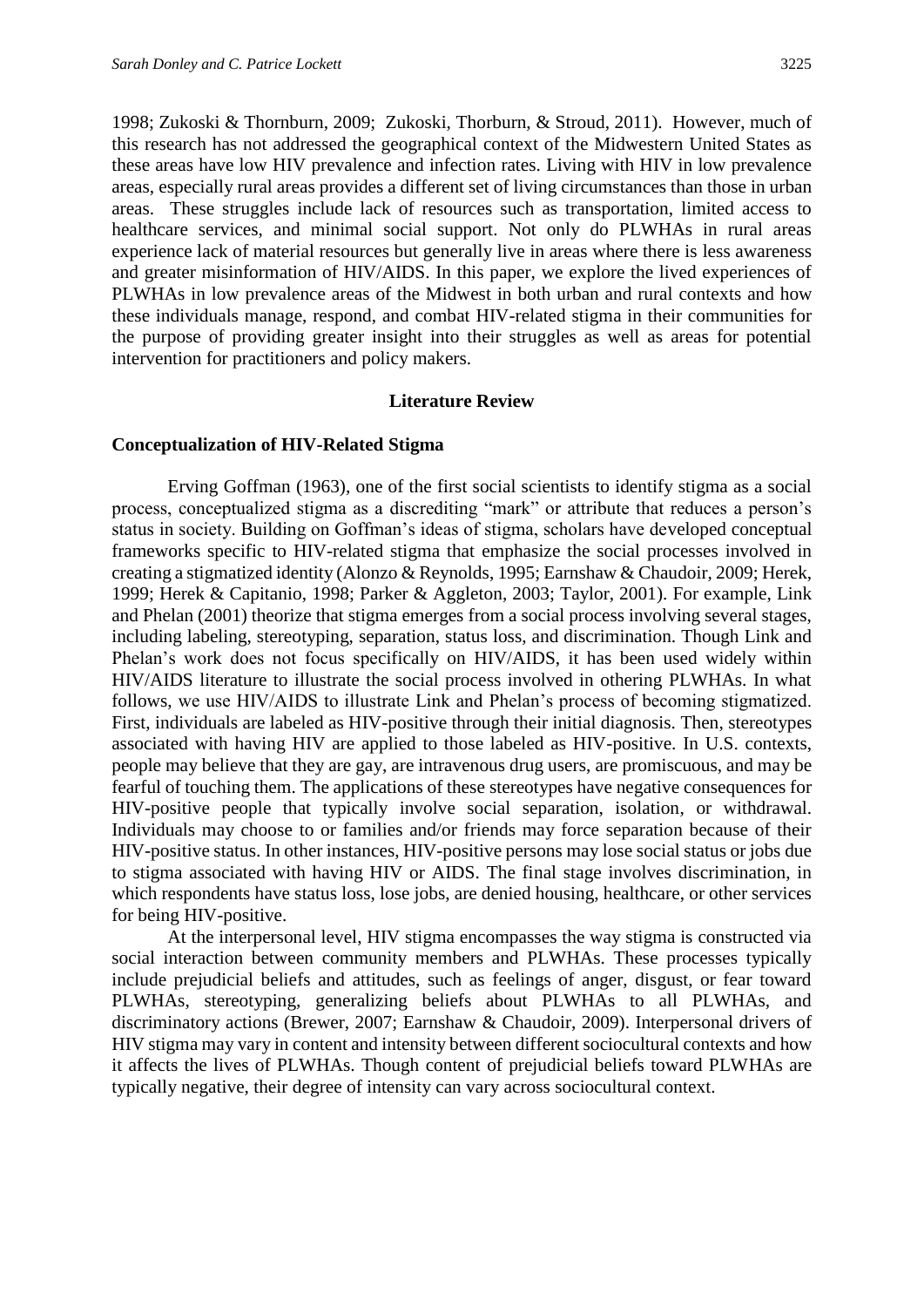#### **Sociocultural Context in the United States and HIV-Related Stigma**

HIV stigma is shaped, in part, by the unique history of the HIV epidemic in a specific sociocultural context. For example, in the United States, the epidemic was largely associated with gay men, intravenous drug users (IDU), and sex workers (Herek, 1999), these stereotypes continue to persist in the present. The content and strengths of discrimination toward PLWHAs varies across sociocultural context: in some places interpersonal discrimination may be more subtle, involving social rejection, such as exclusionary or distancing practices or it may be more severe, including rejection and extreme isolation (Parker & Aggleton, 2003; Earnshaw & Kalichman, 2013; Visser, Makin, & Lehobye, 2006). Thus, experiences of stigma or severity of stigma changes over time and among the geographical diversity in the United States. In general, the level of prejudice, stereotyping, and discrimination toward PLWHAs has decreased since the 1990s (Herek, Capitanio, & Widaman, 2002), however it still remains prevalent among some communities within the United States (Castañeda, 2000; Stringer et al., 2016; Zukoski,Thornburn, & Stroud, 2011).

In terms of geography, research highlights these differential experiences of PLWHAs in urban and rural areas and how it shapes their life experiences, wellbeing, and access to healthcare and social support (Castañeda, 2000; Heckman et al., 1998; Zukoski & Thorburn, 2009). In examining the urban contexts, structural resources are more available to PLWHAs. One such resource is the local AIDS service organizations (ASOs). ASOs typically provide individuals with case management, financial assistance for medication, housing, counseling, educational service, and numerous other HIV-related services. The existence of ASOs within communities depends on both the number of people infected with HIV or AIDS in a given community and the need for services. Thus, communities with higher rates of HIV infection have greater need of HIV-related services; hence, the existence of ASOs is more likely and more necessary. Ryan White<sup>1</sup> funds are generally allocated to ASOs in higher prevalence urban areas and are therefore able to provide more comprehensive services (Zukoski & Thorburn, 2009). AIDS service organizations also provide a location where PLWHAs can build social networks with other HIV-positive people. HIV-positive people are often able to construct an "HIV community" or support network, what Kelley (2002) refers to as an aggregation of HIVpositive friends, family members, and medical providers. This "HIV community" often serves as a great source of support for these individuals for social and health related needs. In addition, to social support provided by the HIV community in urban contexts, many PLWHAs also partake in HIV education and activism (Kelly, 2002). The existence of ASOs points to an increased numbers of PLWHAs, and increased availability of related healthcare and social support, which can insulate PLWHAs from negative experiences and discrimination. Now, this is not say that PLWHAs who reside in urban areas do not experience stigma, but the intensity and the degree to which they do experience stigma tends to be lesser than those living in rural areas. Compared to rural environments, urban environments might be more tolerant of diversity, in general (Heckman et al., 1998; Reif, Golin, & Smith, 2005; Williams, Olugbemiga, Ifeyinwa, Uzezulu, & Omisbakin, 2003).

People living with HIV in rural contexts face a particularly different set of circumstances compared to their urban counterparts. PLWHAs living in rural areas and/or low prevalence areas experience transportation and confidentiality issues, heightened discrimination and prejudicial attitudes, and have decreased access to healthcare and social support (Castañeda, 2000; Heckman et al., 1998; Zukoski & Thorburn, 2009). The lack of or

1

<sup>&</sup>lt;sup>1</sup> The Ryan White program allocates federal funding to local community-based organizations so that they may provide care including medical care and support services for people living with HIV who are uninsured or underinsured.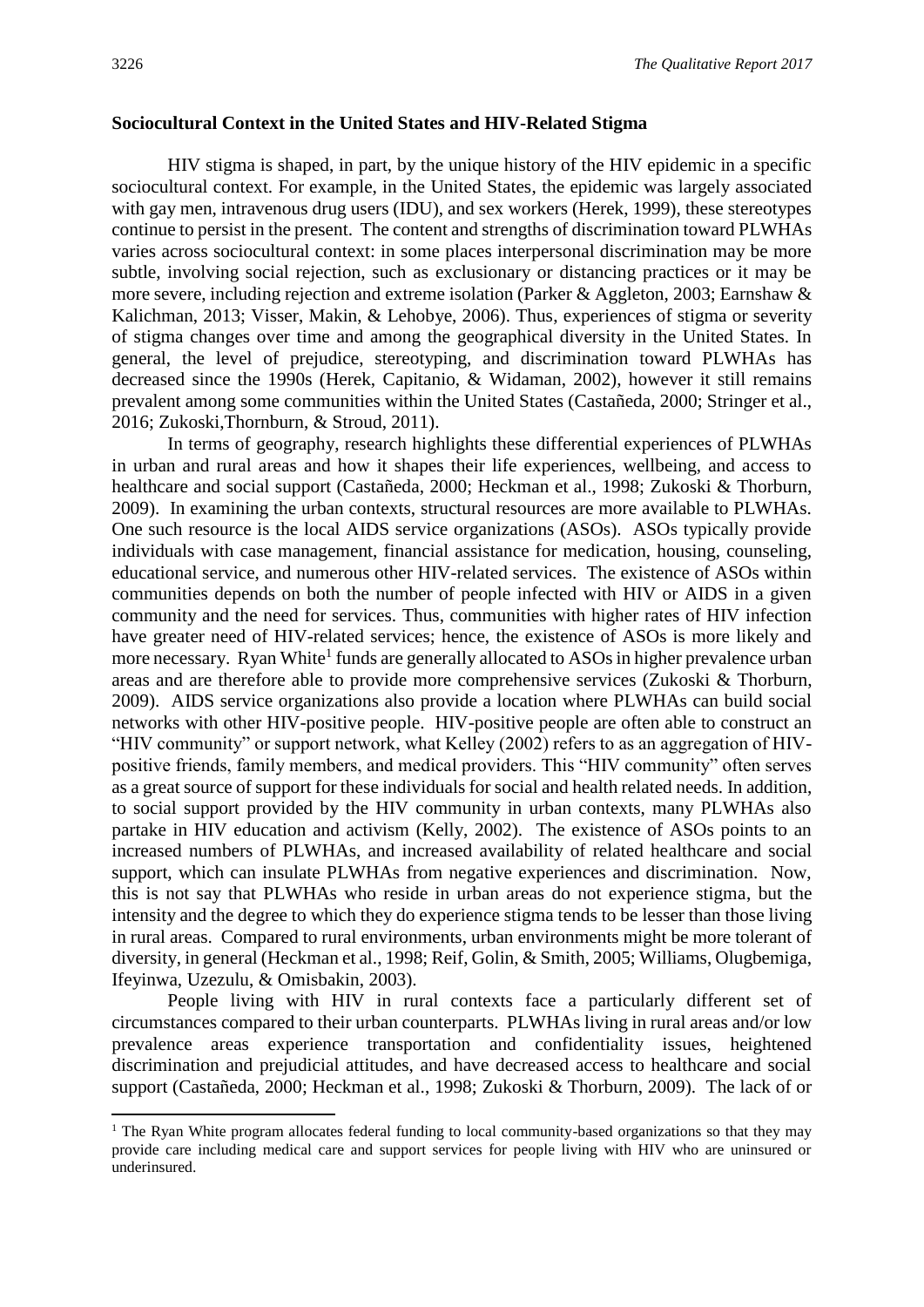limited public transportation can mean that access to services may be impeded either due to a complete lack of AIDS related services in their geographic area, or due to lack of transportation (Castañeda, 2000). If there is an ASO located within that community (many times there is not), these agencies must provide services to large geographic areas with limited staff and could be less comprehensive with large gaps between delivery and frequency of services (Castañeda, 2000). Less comprehensive services means potential service delivery issues; they may not have drug programs, employment services, mental health, transportation, or a women's shelter, all of which are important aspects of AIDS care and prevention services.

Rural communities are more likely to hold stereotypical views about HIV-related stigma (HIV only affects gay people, sex workers, and IV drug users), members of these communities tend to know less about HIV/AIDS (Williams et al., 2003), are misinformed about route of infection (HIV can be spread through casual contact), and have greater fear of AIDS as a contagion (Castañeda, 2000; Rozmus & Edgil, 1993). Issues of anonymity and confidentiality within rural communities can be difficult because these communities are often characterized by highly integrated social networks, where everyone knows each other, and may have a good degree of familiarity of personnel who would work directly with PLWHAs in medical or social settings (Zukoski & Thornburn, 2009). Issues of confidentiality and involuntary disclosure may actually bar PLWHAs from seeking medical, support or social services in their local community for fear of stigma; instead, they may resort to driving to a nearby urban area where anonymity is greater. Though stigma has declined in the general population since the 1990s (Herek, Capitanio, & Widaman, 2002), it remains an obstacle for PLWHAs in rural areas where community cultures and values are more traditional and community members are more likely to hold onto stereotypical beliefs and misperceptions about HIV and AIDS.

People living with HIV in rural areas compared to their urban counterparts, report significantly lower satisfaction with life, lower perceptions of social support from family members and friends, reduced access to medical and mental healthcare, elevated levels of loneliness, more community stigma, and heightened personal fear (Bunn et al., 2008; Hackl et al., 1997; Heckman et al., 1998; Reif et al., 2005). Zukoski & Thorburn (2009) highlighted that PLWHAs in a low-prevalence area experienced double stigma, or intensified experiences of stigma given their marginalized status as gay or an IV drug user coupled with their HIVpositive status. Enriquez et al. (2010) found that silence was an overarching theme, as many of the participants had not disclosed their positive status to children or extended family members, because they feared ostracism from their communities. They were also fearful, that if others in the community found out about their positive status their children would be rejected at school and by friends.

Comparing research across sociocultural context in the United States demonstrates qualitatively different lived experiences for those living with HIV or AIDS in urban and rural areas. Most notably, studies find that PLWHAs living in rural contexts experience heightened stigma, discrimination, and rejection by community and family members as well as having limited access to ASOs, other related health and social support services, and the positive benefits associated with those (HIV community). In terms of the culture, research finds that rural areas are more likely to hold on to stereotypical beliefs about PLWHAs and present unique environments PLWHAs must navigate. In this paper, we explore the lived experiences of 18 PLWHAs in urban and rural areas of the Midwest including Kansas, Nebraska, and Missouri to see how individual's experiences may vary across geographic contexts. In particular, we explore how PLWHAs living in the Midwest manage, respond, and combat HIVrelated stigma in their communities. We take a qualitative approach, to better under how stigma manifests in sociocultural contexts and how this shapes the PLWHAs' lived experiences.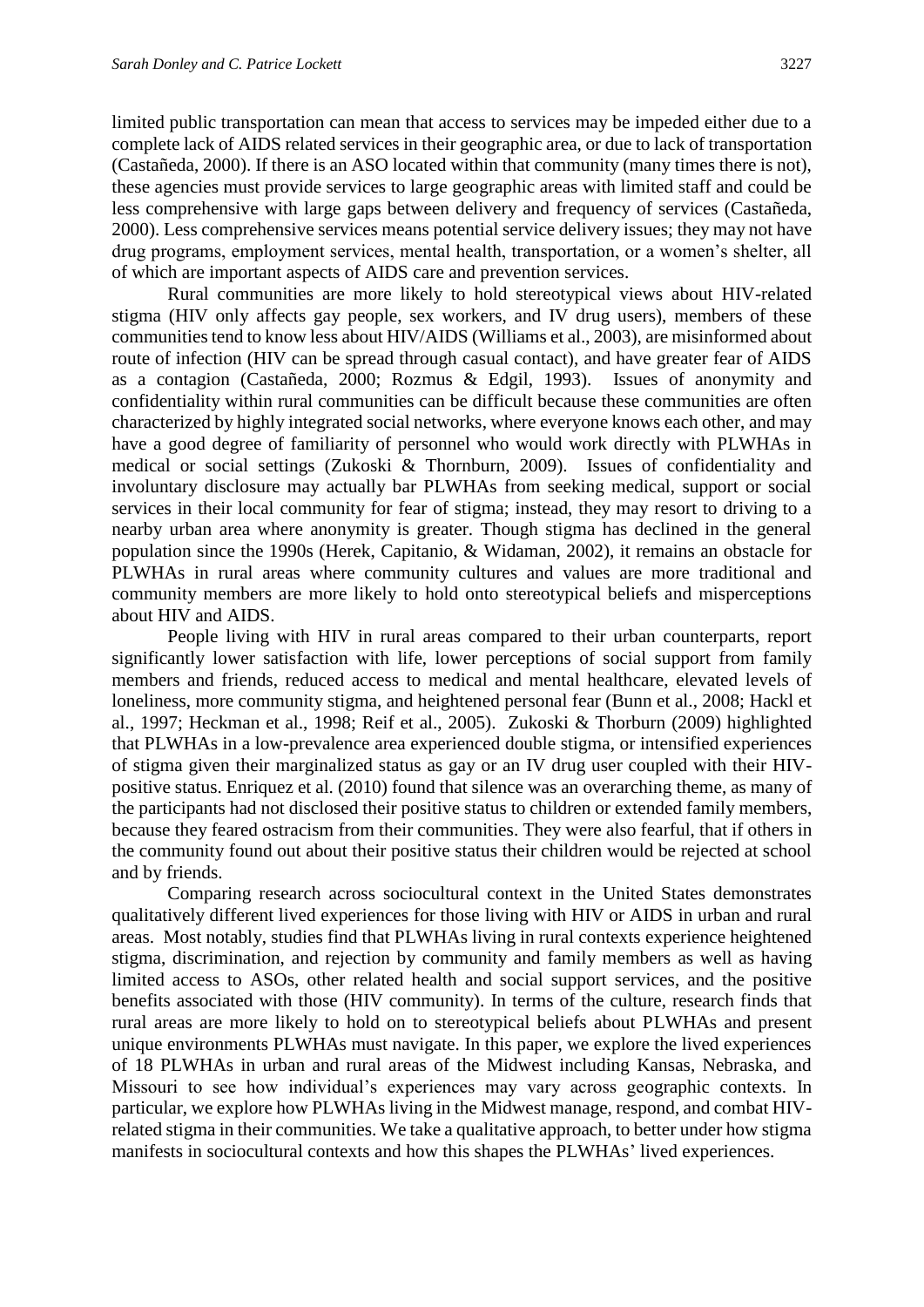#### **Methodology**

#### **State Setting**

To get a sense of how individuals live with HIV or AIDS in these communities located in Kansas, Nebraska and Missouri, we first discuss the demographics of HIV/AIDS infection in these areas and the services available. HIV/AIDS services available to individuals residing in each state depend on the number of individuals living with the virus in a specific area, their assessed need, and available funding to provide services (Missouri Department of Health and Senior Services, 2017). As expected, there is more need for HIV/AIDS services in urban areas. This research was conducted in areas generally considered low prevalence, which have lower HIV/AIDS infections rates and lower prevalence of people living with HIV/AIDS. For example, in Kansas, at the time of this study in 2012 there were 2,805 individuals living with HIV/AIDS in Kansas, a rate that continues to increase each year (AIDSVu, 2012a; Kansas Department of Environment and Health, 2016a). Most cases tend to be located in metropolitan areas including Wichita, Kansas City, KS, and Topeka (Kansas Department of Environment and Health, 2016b). Kansas has divided the state into nine regions, and each region has a health department and/or AIDS organizations where PLWHAs can go and receive services (Kansas Department of Environment and Health, 2016b). In Nebraska, as of 2012, there were 1,805 individuals living with HIV or AIDS (AIDSVu, 2012b). Nebraska's services are structured somewhat differently than those in Kansas. As the majority of PLWHAs are in the eastern portion of the state, the majority of services are located in this region as well (Nebraska Department of Health and Human Services, 2017). In Missouri as of 2012, there were 11,327persons living with HIV or AIDS an increase of almost three times the number in 2004 of 4,458 (Missouri Department of Health and Senior Services, 2012). Most individuals living with HIV/AIDS in Missouri are located in two large metropolitan areas, St. Louis and Kansas City, MO (Missouri Department of Health and Senior Services, 2017). Like Kansas, Missouri has subdivided the state into six different regions that focus on providing services to PLWHAs in the surrounding area (Missouri Department of Health and Senior Services, 2017).

The state health departments and/or AIDS service organizations in each of these regions provide HIV/AIDS related services to their clients and are funded through the Ryan White Program, the Center for Disease Control, or the Office of Minority Health. PWLHAs have access to case management services, drug assistance programs, dental care, medical services, mental healthcare, substance abuse programs, help with transportation, payment of medications and housing options (Kansas Department of Environment and Health, 2016b).

Two issues emerge for respondents who live in rural areas that are isolated from social support and medical support. First, access to ASOs, depended on a number of things including access to transportation and geographical distance. Several of the respondents in our study did not own a car, have access to other forms transportation, or lived far away from the nearest organization that provided social and health services to HIV-positive individuals. The respondents who lived in what they considered rural areas had to drive an average of 45 miles to access the nearest healthcare facility that provides services to PLWHAs. Sometimes, one location does not provide all of the care PLWHAs need and they must travel to multiple locations and health facilities. Second, geographic distance and access to adequate healthcare becomes important when considering HIV/AIDS medication regimes. Anti-retrovirals, which prevent the replication of the HIV virus, are the most common form of medication that PLWHAs take and must be regularly taken. With the absence of these anti-retroviral medications, either by not consistently taking, being late, or skipping medication even within a short window of 24 hours, may result in the virus replicating and evolving. If this happens, it is likely that the "cocktails" usefulness decreases and the possibility of developing resistance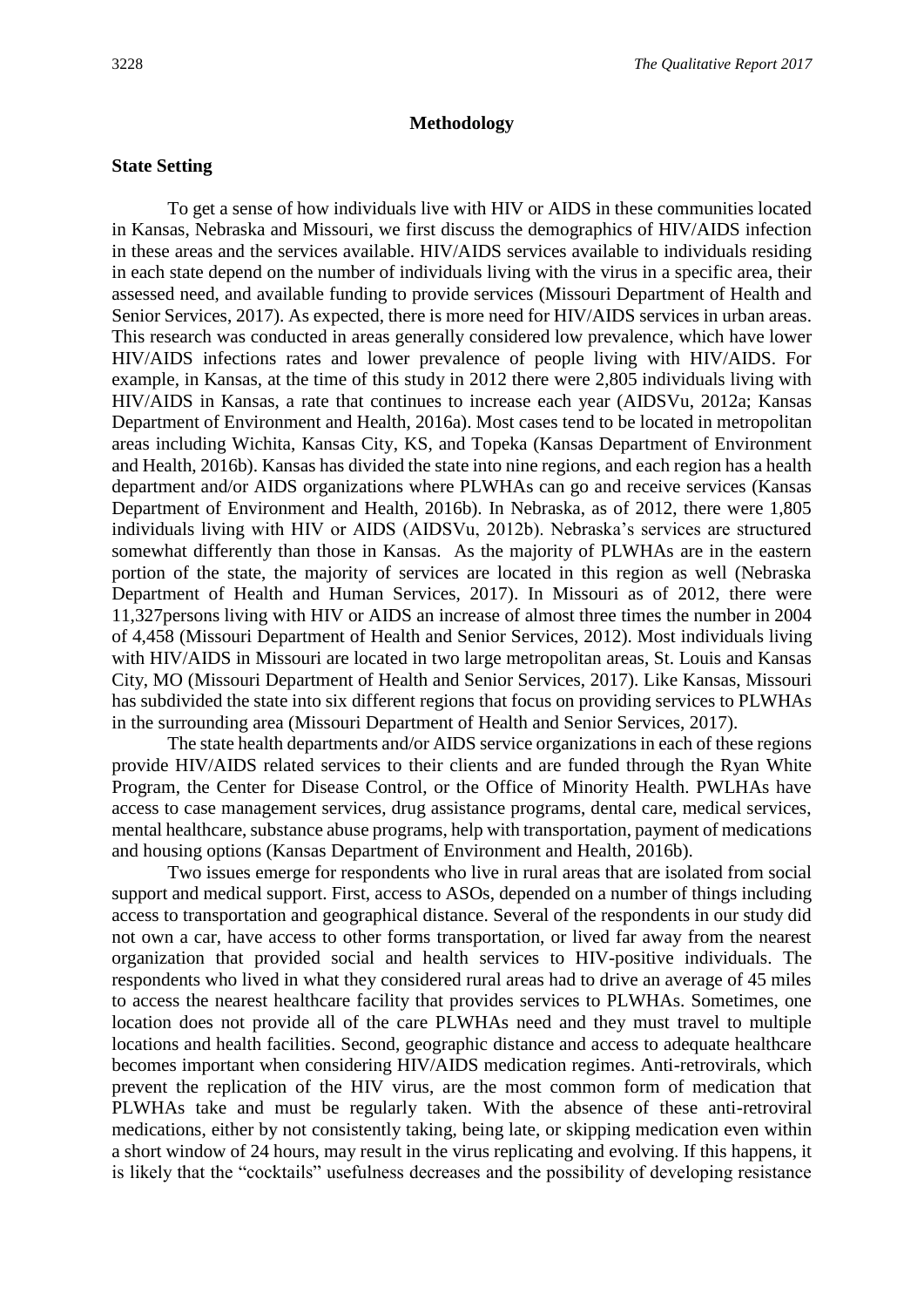to their current cocktail regiment increases. Once this happens, PLWHAs must begin an entirely new medication regiment, which can take several months up to a year to adjust.

#### **Research Design**

Our research project was exploratory in nature, in part because we were interested in gaining more insight into the lived experiences of PLWHAs in rural and urban areas of the Midwest—a context not systematically covered in HIV/AIDS scholarship. Similarly, because we were interested in understanding lived experiences, we used an interpretive phenomenological approach (IPA) to analyze our data (Larkin & Thompson, 2012). IPA, in the Heidegger tradition, understands lived experience as *being* in the world (1962; McConnell-Henry, Chapman, & Francis, 2009). IPA is interested in understanding a "person's relatedness to the world (and the things in it which matter to them) through the meanings they make" about their experience (Larkin & Thompson, 2012, p. 102). Because of its experiential nature, IPA is frequently used in qualitative health research aimed at understanding how individuals makes sense of experiences with illnesses (Biggerstaff & Thompson, 2008). IPA is a suitable methodological approach for our study because we are interested in understanding how having HIV/AIDs affects individual's lived experiences and other related aspects of their lives. All ethical standards were met and maintained throughout the course of this research and ethical approval was obtained from the first author's University Institutional Review Board.

#### **Researchers' Positionality**

A feature of IPA is being self-reflective, thus it is important for us to discuss our positionality as researchers in our interpretation of this data (Laverty, 2003). At the time of this study, the first author was in pursuit of a PhD in sociology. The first author became interested in this topic after regularly volunteering at an ASO in the Midwest. During her graduate program, she became interested in doing research on the lived experiences of persons living with HIV and AIDS in the Midwest, hence the current study. All data were collected and analyzed by the first author with consultation from other qualitative experts. The second author is a current colleague of the first author. The second author became interested in this project given her background in HIV/AIDS advocacy and medical sociology. The second author has collaborated with the first author on writing this current paper. The purpose of this intended research is to give practitioners, policy makers, and other interested parties more insight into the lived experience specific to PLWHAs in the Midwest.

#### **Participants**

Respondents were recruited via purposive sampling. PLWHAs are a hidden and marginalized population, thus we contacted HIV/AIDS case managers and advocates who worked at the county health department or ASOs in Kansas, Nebraska, and Missouri to get direct access. Case managers were identified by searching for them online. Typically, case managers are in charge of certain geographic regions of each state. Their caseload typically depends on the number of infected individuals in their specific region. We contacted all case managers we could find contact information for in Kansas, Nebraska, and Missouri. The first author would call each case manager and described the study to the case managers. From this, the case managers would contact their clients and provide information on the study. If clients were interested in participating, they contacted the first author via phone.

The sample consists of ten men and eight women who are HIV-positive living in the Midwestern part of the United States. The majority of the sample identified as White, with one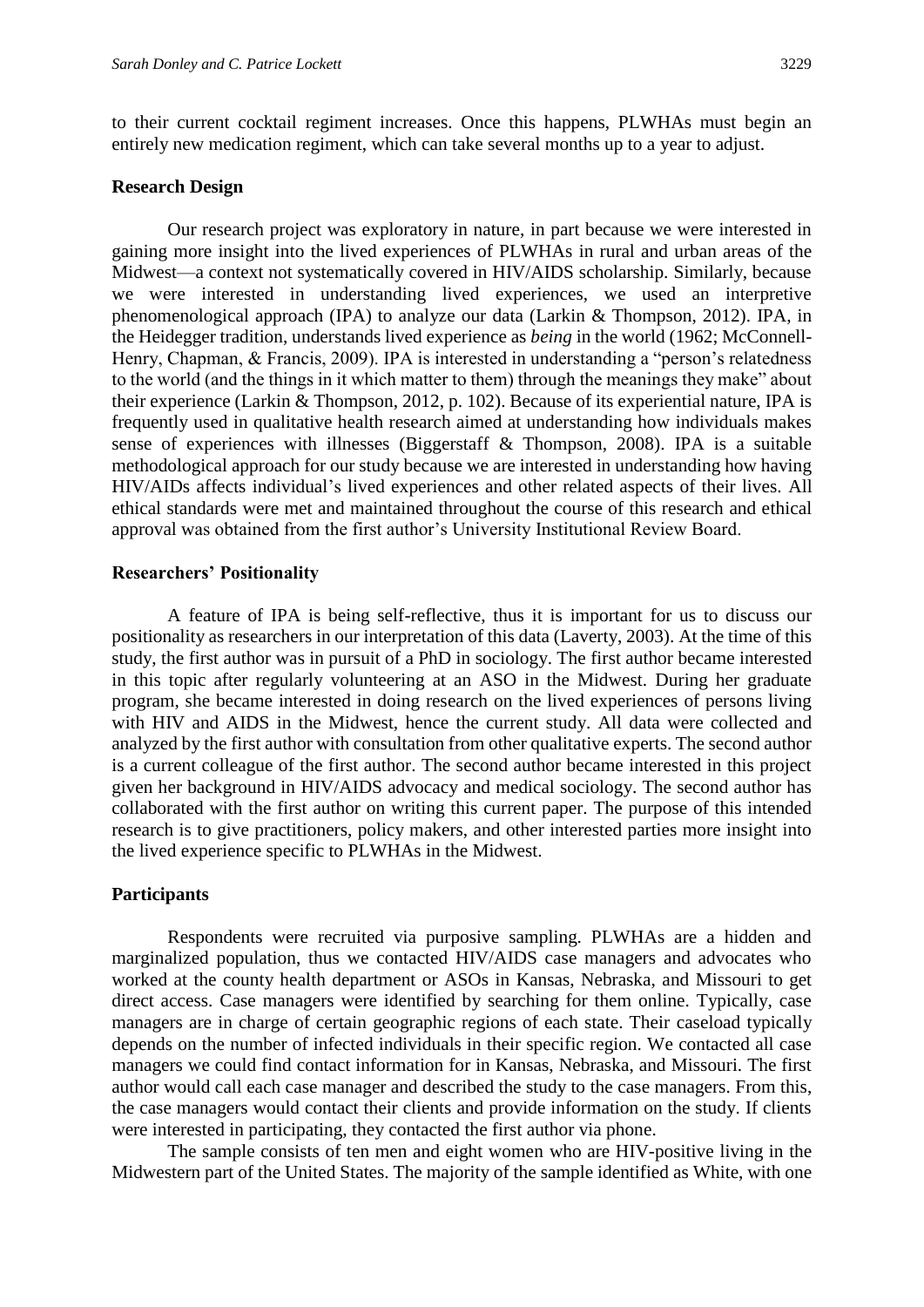respondent identified as Native American, one as Hispanic, and another as Black. The youngest respondent is 31, the oldest respondent is 61, the median age is 48. Participants reported living with HIV or AIDS between two and 26 years. At the time of the interviews, three respondents worked and the remaining respondents did not work, receiving disability and/or social security checks provided by the government. Respondents who did not work reported that the main reason was due to health related issues associated with HIV and indicated inability to maintain consistent employment. All respondents, except one (who was not qualified because his income was too high), have access to case management services through their local health department or a local AIDS service organization (ASO) via the Ryan White program. We let respondents define for themselves if the area they lived in constituted "rural" or "urban" because definitions of "rurality" or "ruralness" vary greatly within the literature (Zukoski & Thornburn, 2009). In their self-definitions, respondents tended to talk about the "feel" of the area as rural being more traditional and urban areas being more progressive. Similarly, population and geographic isolation was also used as a determinant for being considered rural or urban. With rural areas being those areas less populated and lacking comprehensive social services, businesses, and grocery stores, with urban settings being the opposite. The flexibility in our definitions of rural and urban allows us to better gauge how the "feel" of a sociocultural context affects the lived experiences of the PLWHAs in our study. Seven respondents lived in what they considered rural areas, while nine lived in urban areas.

#### **Data Collection**

We used a semi-structured interview schedule with 18 respondents living in various locations in the Midwest: Missouri, Kansas and Nebraska. To uphold ethical standards of research, before the interview began interested respondents were told the research objectives of the study, informed that participation was voluntary, and that they could discontinue the interview at any time. All respondents gave their written informed consent, none discontinued their interview, and none sought psychological counseling after their participation. To ensure confidentiality, pseudonyms are used for respondent's names, locations, and organizations throughout this paper.

The first author interviewed the respondents. Respondents were allowed to select the location of the interviews, the first author and respondent would agree upon a time and meet for the interview. The majority of the interviews took place at in the respondent's residence. However, there were two interviews at a public library, one at the respondent's place of employment, another at a restaurant, and one by phone. The interviews ranged from 30 minutes to two and one half hours.

We used a semi-structured interview schedule. There were a standard set of questions that were followed, however it remained flexible to allow for probing and further elaboration on important topics during the interview. The purpose of the semi-structured interviews was to gain greater insight into the experience of living with HIV/AIDS, thus our questions were modeled after studies conducted by Zhou (2010) and Baumgartner (2014) who had similar research goals. Our interview schedule was composed of questions that asked respondents about their HIV infection (e.g., *Can you tell me about how you found out you were HIVpositive?)*; information about care available in the surrounding community (e.g., *What sorts of care and/or support are available in the community?*); perceptions of being HIV-positive (e.g., *How has living with HIV changed your life?*); experiences of stigma (*Has anyone ever treated you differently because of your HIV-positive status?*); disclosure of HIV-positive status (e.g., *How did you decide to disclose your HIV+ status? What factors influenced your decision to tell others? How did you decide who to tell?*); involvement in HIV advocacy groups (e.g., *Are you involved in any type of HIV advocacy or HIV support groups? What is that like?*); and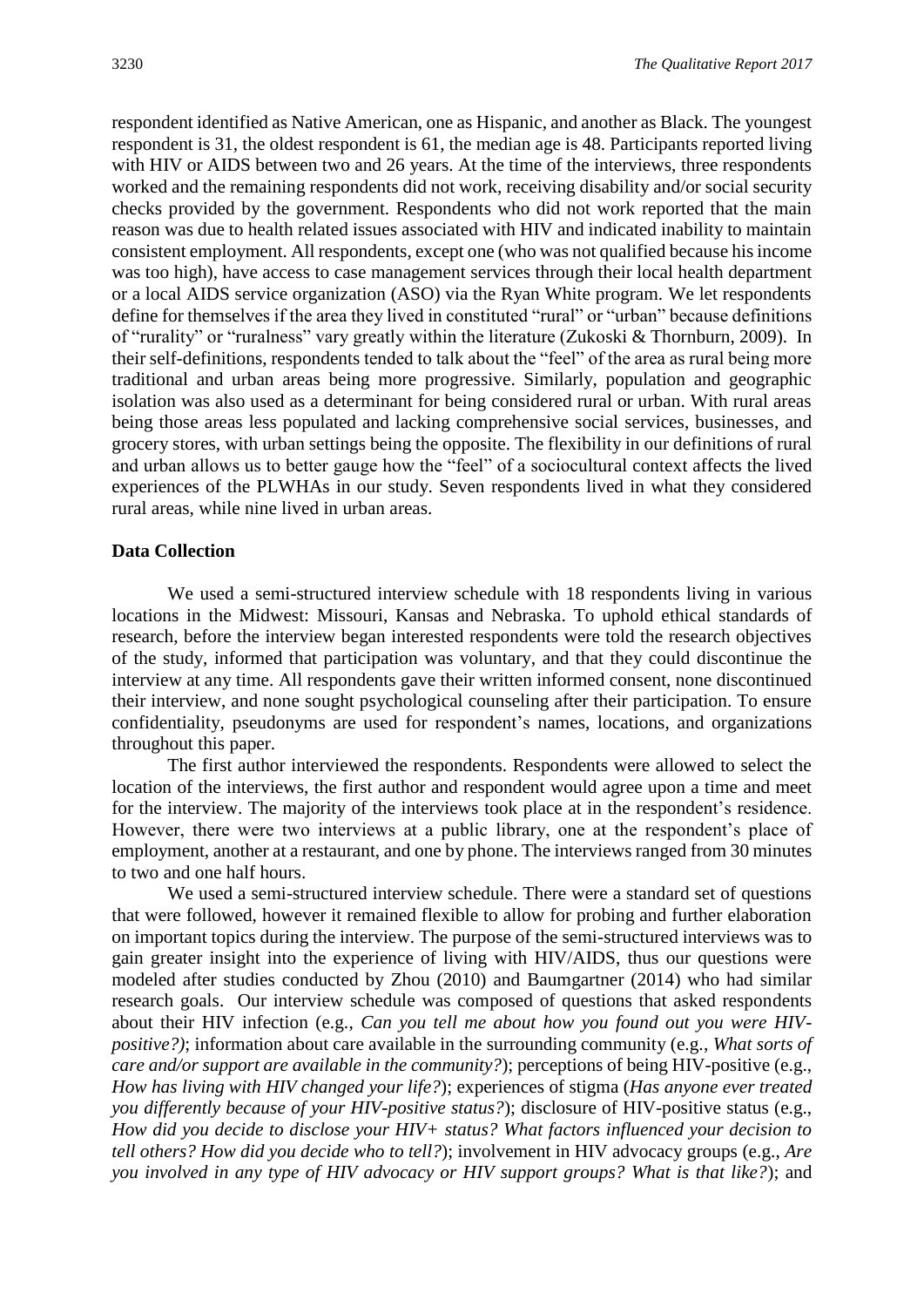other available support (e.g., *What other kind of support do you get? Where does it come from? How does it help you?*). With permission from the respondent, interviews were recorded and later transcribed verbatim by an external transcriber. Upon transcription completion, we had 204 single-spaced pages of interview transcripts for data analysis.

#### **Data Analysis**

Interpretive phenomenological analysis involves "multiple stages of interpretation that allow for patterns to emerge, the discussion of how interpretations arise from the data, and the interpretive process itself are seen as critical" to data analysis (Laverty, 2003, p. 23). Below we describe our data analysis process. Following the completion of data collection, NVIVO, a qualitative data analysis software, was used to assist with data analysis. NVIVO allows the researcher to digitally label parts of interviews during open coding, write notes and conceptual memos, and organize open codes into more complex coding trees. The purpose of the analytic process in IPA is to uncover the experiential claims, concerns, and understandings of respondents through a "free" coding process (Larkin & Thompson, 2012). "Free" coding is a process used during qualitative data analysis to code text line-by-line for experiential themes related to the research question (Larkin & Thompson, 2012). During this process, the first author read interview transcripts in search for themes related to understanding the lived experiences of being HIV-positive. Themes are "patterns of description that repetitively recur as important aspects of a participant's description of his/her experience" (Thomas & Pollio, 2002, p. 37). As thematic units were developed in the interview transcripts, the first author digitally labeled quotations from the respondent's interviews and were placed under broader "code nodes" in NVIVO. Once this process was repeated on each individual interview transcript, the first author began to look for emergent patterns that indicate commonality and nuance across interview transcripts (Eatough & Smith, 2008; Larkin & Thompson, 2012). The focus of data analysis was to gain understanding of the lived experiences of PLWHAs. Respondents in this study described living with HIV as a linear process from first diagnosis to their current living circumstance. Thus, as data analysis progressed, we organized themes around the significant stages of living with HIV (e.g., "diagnosis," "deciding to disclose," "experiences of discrimination/stigma," "involvement in social support," and "involvement in activism"). As our analysis progressed, we began to code for sub themes within our broader themes (Eatough & Smith, 2008; Larkin & Thompson, 2012). To get a clearer example of how we operationalized our thematic codes, we provide an example. In our broader theme of "experiences of discrimination/stigma," we began to be more specific and code for subthemes of discrimination respondents experienced, and "fear of casual contact" became a more specific subtheme. After data analysis, it became apparent that certain experiential "stages" in the HIV experience were more significant to understanding how respondents lived with HIV/AIDS in the Midwest, thus in the remainder of this paper we focus on further understanding PLWHAs' decisions to disclose, experiences of stigma, and involvement in HIV advocacy.

#### **Trustworthiness**

This study's rigor was upheld throughout data collection and analysis. To confirm study credibility, respondents were contacted by the first author to allow for further clarification in interviews. Though not as thorough as member checking, this process allowed respondents the opportunity to clarify responses. During the coding process, the first author utilized the memoing feature in NVIVO to define codes as well as make notes of interesting observations or relationships between themes. An audit trail was utilized to keep a detailed record of the data analysis process. An outside researcher, who observed the initial codes, was consulted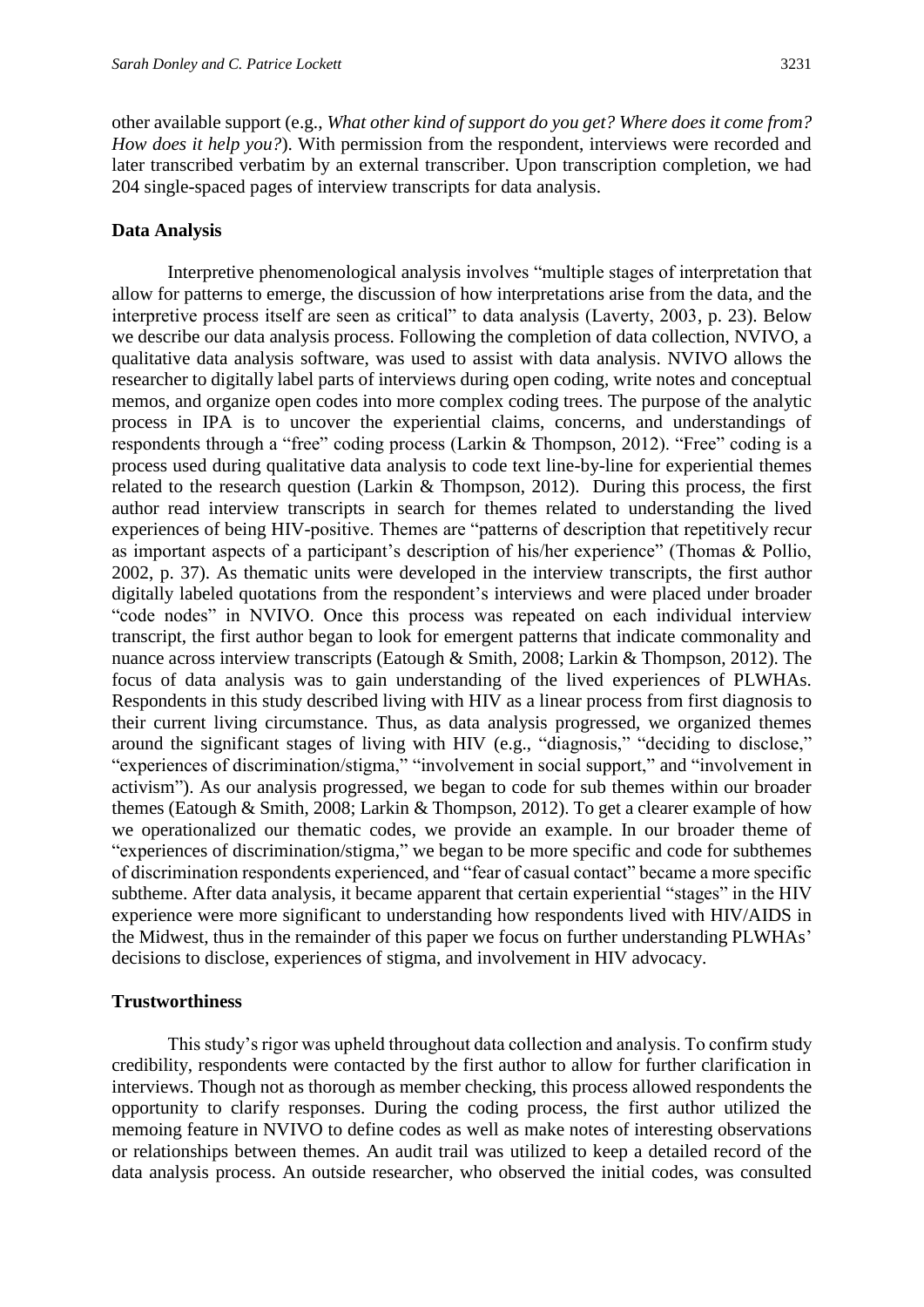throughout the coding process, and participated in conversations about code meaning, classification, and organization checked coding reliability. When disagreement occurred between code meaning, author one sought further consultations from other qualitative experts who were overseeing the project. This process of engaging with the data, being reflexive during data analysis, and consulting with qualitative experts continued during the entire data analysis process (Laverty, 2003). Once all of the data was coded, the final coding schema was reviewed by three expert qualitative researchers. Triangulation between respondents, researchers, and outside qualitative experts help to ensure this study's methodological rigor and trustworthiness

#### **Results**

Through an in-depth understanding of the meaning of lived experiences of PLWHAs in urban and rural areas of the Midwest, we are able to gain greater insights into their daily obstacles, struggles, and triumphs. Three interrelated experiential processes were identified that illustrate what it is like to live with a stigmatized, chronic illness. The remainder of this paper focuses on further elucidating and understanding the processes involved in decisions to disclose, experiences of stigma, and involvement in HIV advocacy.

#### **Community Context and Decisions to Disclose**

In general, most respondents had disclosed to doctors, close friends, and family members and only two respondents reported being "out" to their entire community. One prominent pattern that became apparent is how the location of either living in a smaller community versus living in a city determined the degree to which respondents had disclosed their HIV-positive status to others. For instance, respondents, who occupied urban areas tended to be "freer" in who was knowledgeable about their status. For example, one respondent discusses this divide and how it shapes her willingness to disclose her HIV-positive status.

Oh yeah, it's better for me, if I was in Lexing everybody would know and I would have a lot more, because it's smaller, I would have a lot more crap to deal with from people. Prejudice or whatever you want to call it, people know before I told them and shit like that. And here, there is a lot more support for one, and services and just more like, I can call the [ASO] and I know everybody, it's like we're a family. I can call and say I need help with this, where would I go? Kind of networking, I think it's a lot cooler and a lot more people are infected in Oak Town than in Lexing. And it's more of kind of, people with something in common and kind of an understanding.

In this example, the respondent compares and contrasts what it is like to live in two communities that have varying degrees of population and services available to PLWHAs. She makes two important distinctions regarding support available and acceptance of HIV-positive individuals. For the former, she describes a context where she feels there is more prejudice toward HIV-positive people and less anonymity protecting her HIV-positive status. For the latter, she describes a welcoming community i.e., "we're a family" as well as access to other kinds of assistance and support. Having lived as an HIV-positive person in both of these settings, she gives insight into the qualitatively different experiences, where people experience heightened stigma, discrimination, and prejudice in rural contexts (Heckman et al., 1998; Zukoski & Thorburn, 2009).

As a response to the real or perceived stigma or prejudice PLWHAs may experience, many respondents modified their disclosing patterns to minimize these negative experiences.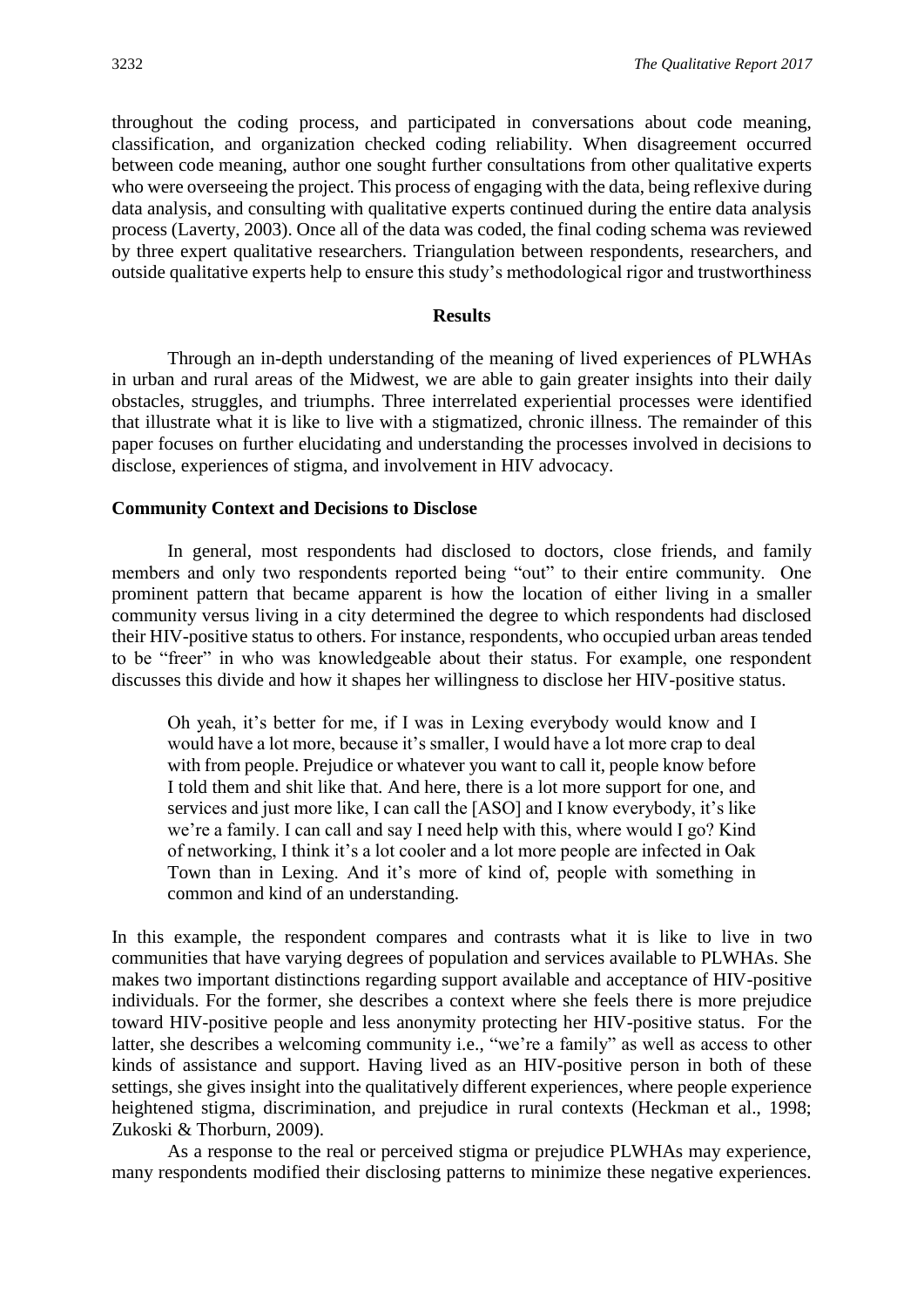This modification typically involved not telling anyone outside his or her doctor and immediate friends and family. Most practiced this process of "selective disclosure" because of they feared community backlash. As two female respondents indicate below, both did not disclose for fear of being ostracized by the community:

Like I said I don't want anyone to know, I don't want any sympathy and I don't want things thrown at me.

Only my family and doctors know. I thought about telling some of my friends, but I imagine it would get out quickly. I don't know how the community would react, they'd probably want me out of here. Who knows, at this point, I'd rather just continue to keep it to myself. Easier that way.

Both respondents are not sure, how their community would react, but assume it would be negative. One of the ways in which respondents avert experiences of hostility, discrimination, or prejudice is through keeping their HIV-positive status completely secret.

The following two respondents describe in greater detail what this community "looks" like and "feels" like. They describe a social environment where HIV-positive people were not accepted, were fearful of harassment and discrimination as well as for their personal safety.

I'm afraid here. You got these people who hate the gays, hate the black people, hate people who don't speak English. What do you think they would think about someone with HIV? Oh I must be an IV drug user. Well, hey guess what I'm not! I imagine if people knew, I'd probably have to move out of this place. I'm only here really, because of my mother.

Another respondent describes her community as a "redneck" town:

This is kind of a redneck town, there is probably a group of us, we get together at different houses and have supper and stuff. There is too much, I call it redneck, like the high school kids or college kids, they find out [about being HIV-positive] and they do vandalism and stuff.

Both respondents describe the "climate" and what this means for those living in these communities. In the first example, the female respondent describes a situation where she is fearful for her personal safety and the general hostility toward other marginalized groups of people in her community. Her experience illustrates the creation and maintenance of boundaries between who belongs and who does not belong within her particular community if you are not white and heterosexual, you do not belong. This feeling of "not belonging" in the community resonates so strongly with some respondents, they completely move out of the community, seriously consider moving out, but are constrained because of other responsibilities for families, etc. It is noteworthy that the second respondent uses the term "redneck" to describe the place in which he resides. In American culture, the word "redneck" is associated with specific characteristics, and his use of the words gives sense to the qualities of his community: backwards, traditional, intolerant, conservative, and a farm-based community. Invoking the term "redneck town" implies that those who do not "fit in" to this stereotype would probably be considered outsiders and therefore not welcome in the community, as well. In addition, as both respondents describe, PLWHAs would likely experience some form of threat to personal safety, vandalism to their property, or harassment.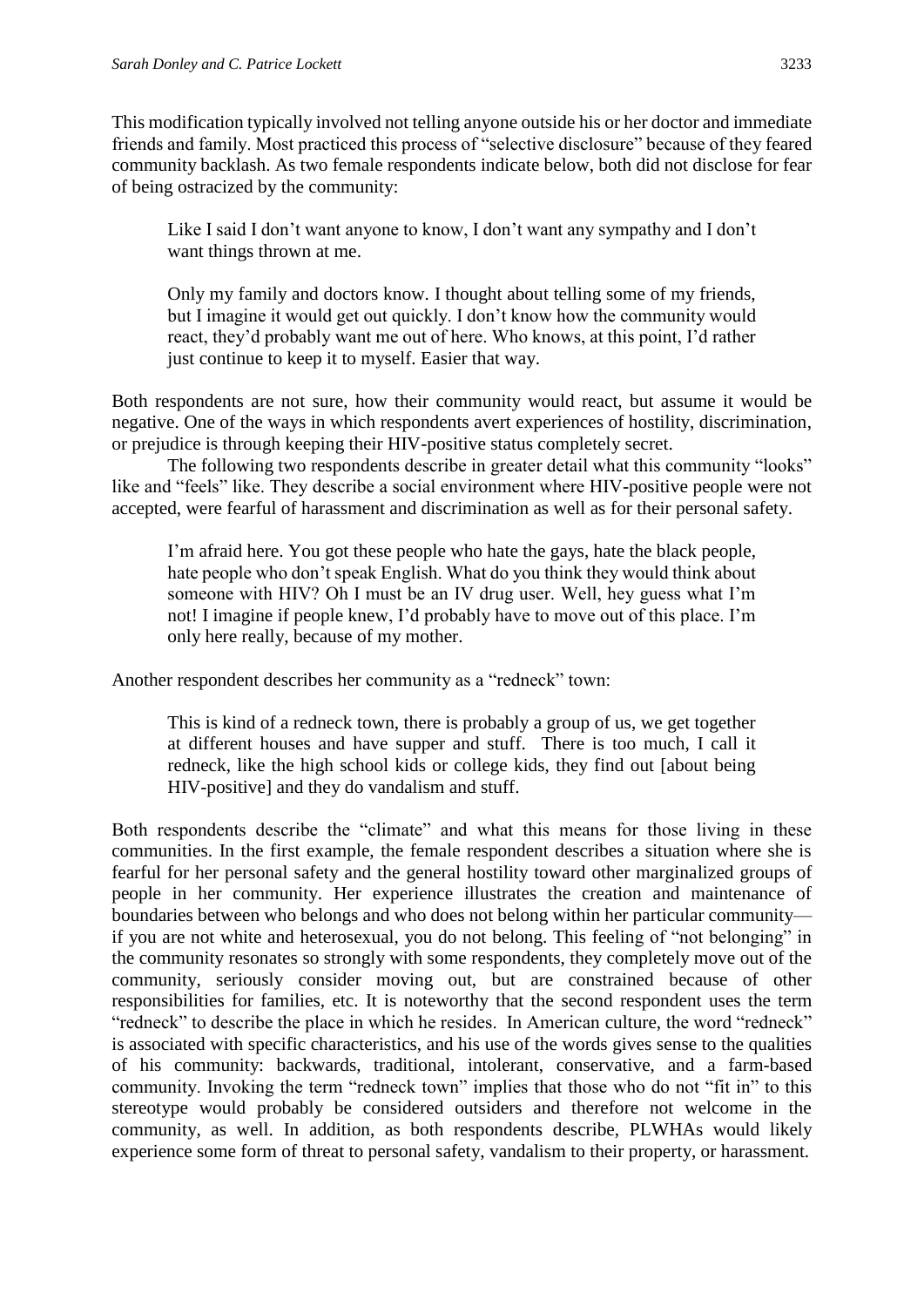#### **The Enduring "Myth" of Casual Contact and Experiences of Stigma**

The previous section detailed how anticipated HIV-related stigma from unwelcoming friends, family, and communities shaped respondent's decision of how, to whom, and when to disclose their HIV-positive status. Next, we explore what happens to the respondents in this sample after disclosing their HIV-positive status. Post disclosure, respondents often experienced mixed reactions from family members, friends, and medical providers. They ranged from complete support, to being exiled and rejected by family, friends, and community (Herek, 1999). The rejection by her family, after her disclosure lead this respondent to move away from her family:

I pretty much decided to leave after the reaction I got from my family. They were really mean to me about it, pretty much disowned me. That really hurt for a while. But now I live up here and it's better. I mean, there is a lot more medical stuff and services for me, but I sometimes miss seeing my family.

Despite widespread knowledge about how HIV is transmitted, one common "myth" that still plagues PLWHAs is the fear of casual contact. Meaning that HIV/AIDS can be transmitted through casual contact (sharing a drink) with someone who is infected, and the persistence of this belief despite evidence to the contrary. The fear of casual contact remained one of the more common reasons why respondents were treated poorly in their day-to-day lives (Herek, Widaman, & Capitanio, 2002). The majority of the respondents indicated having past and current experiences where they experienced fear of casual contact by their family members, healthcare providers, and strangers. As a female respondent describes:

Well like the one time I was at China Buffett and I was there before them and my sister and brother-in-law came and they said "Oh God, we can't touch the food, after she's touched it" so they turned around and left. That made me feel really low.

Another respondent shares a similar experience:

I have one friend I went to coffee with him at his family's house because he wanted to tell them he had AIDS. So, we drive up the street for it one day, and we go in there and drink coffee, and just as we left, his dad grabbed a [bottle of disinfectant] and a rag and threw our coffee cups in the trash with rubber gloves. And, it was shocking. And people do these things because they don't know about it. People are spiteful.

The previous section detailed how respondents chose to not disclose their positive status to deter negative experiences of discrimination and harassment. However, this choice is not always available; non-disclosure is not an option, such as in healthcare settings. The "myth" of infection through casual contact persists even in seemingly unlikely places—healthcare settings. A male respondent reported experiencing this kind stigma when seeking care in a hospital setting.

I went in with pneumonia, and didn't know it was pneumonia. And they left me laying in the emergency room for six or seven hours and I could hear the nurses saying "I'm not touching him, I'm not touching him." They wanted to do a spinal tap because they thought it might be meningitis. At that point, they still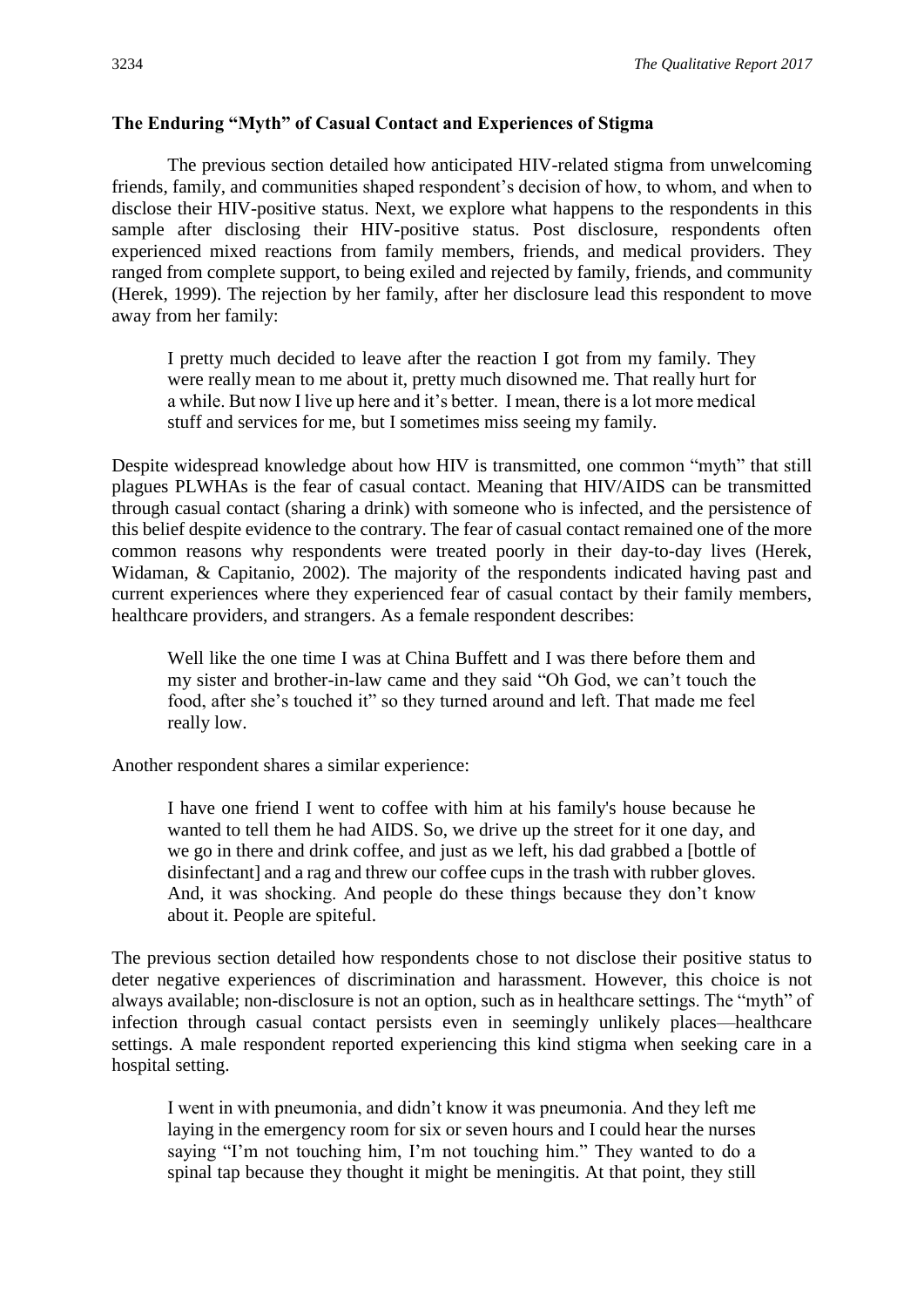hadn't even diagnosed. Finally, this one doctor came in and said, "I see you have been laying here for a long, long time", and I was crying and he asked "what's wrong?" And I explained to him some of comments that I had heard and he's like "this is bullshit" and he started getting the tests done and everything. And then they finally admitted me, because I had pneumonia, but even during that four days, there were nurses that refused to touch me, there were nurses that were nasty to me.

Experiences of enacted stigma point to the persistence of "myths" about HIV. As our findings demonstrate, PLWHAs demonstrated that they continue to be discriminated against by friends and family members who believe misperceptions about the transmission of HIV through casual contact. These experiences happened more often among our respondents who identified themselves as living in rural contexts compared to those living in urban areas. The persistence in these myths and resulting negative treatment of HIV-positive persons points to a breakdown or lack of adequate education in rural contexts involving HIV transmission and infection despite being 35 years into the epidemic, educational campaigns dedicated to dispelling these misperceptions, and countless studies that provide evidence to the contrary. Even more surprising is the persistence of misperceptions about HIV in healthcare settings. Even when disclosing their status in mandatory settings, respondents still experienced stigmatizing interactions—ones that could potentially lead to negative health outcomes when someone is "left lying in the emergency room for six or seven hours" without treatment.

#### **Activism and Challenging Stigma**

The experience of HIV-related stigma motivated some to figure out ways to combat stigma. The most notable ways of doing this was through becoming a target, challenging stereotypical beliefs, and becoming involved in activism surrounding HIV and AIDS issues. In this sample, women were more likely to be involved in activism, in part, because they had greater access to opportunities at AIDS Service Organizations located in urban areas. The types of activism respondents participated in included speeches to medical professionals and students about prevention, participating in AIDS marches, fundraising, attending benefits, participating in support groups, and involvement on councils regarding Ryan White allocations. Similarly, individuals attended support groups out of personal need and some participated in the mentorship of newly diagnosed positive individuals. For the respondents who were politically active, the main motivation behind activism was to better the lives of HIV-positive individuals living within their communities, spread awareness about HIV, and to combat ignorance and stigma surrounding the disease. A respondent best captures his role as an HIV activist:

Basically, being a representative, and getting out and doing things. I'll get up and make myself a target to whoever and whatever, because I know that sometimes they need a target to think that, and they'll see that target.

This respondent becomes a "representative" or "target" for individuals who might be ignorant or hold prejudicial beliefs about people with HIV/AIDS, he positions himself as readily able to respond and challenge dissent from opposition. Other respondents challenged stigma in similar ways. Another respondent did this by "preaching":

There's a lot of people out there cutting down people because they have HIV, or they have cancer, or they're handicapped. I look at them and I tell them that one of these days they're going to wind up like us people that going to have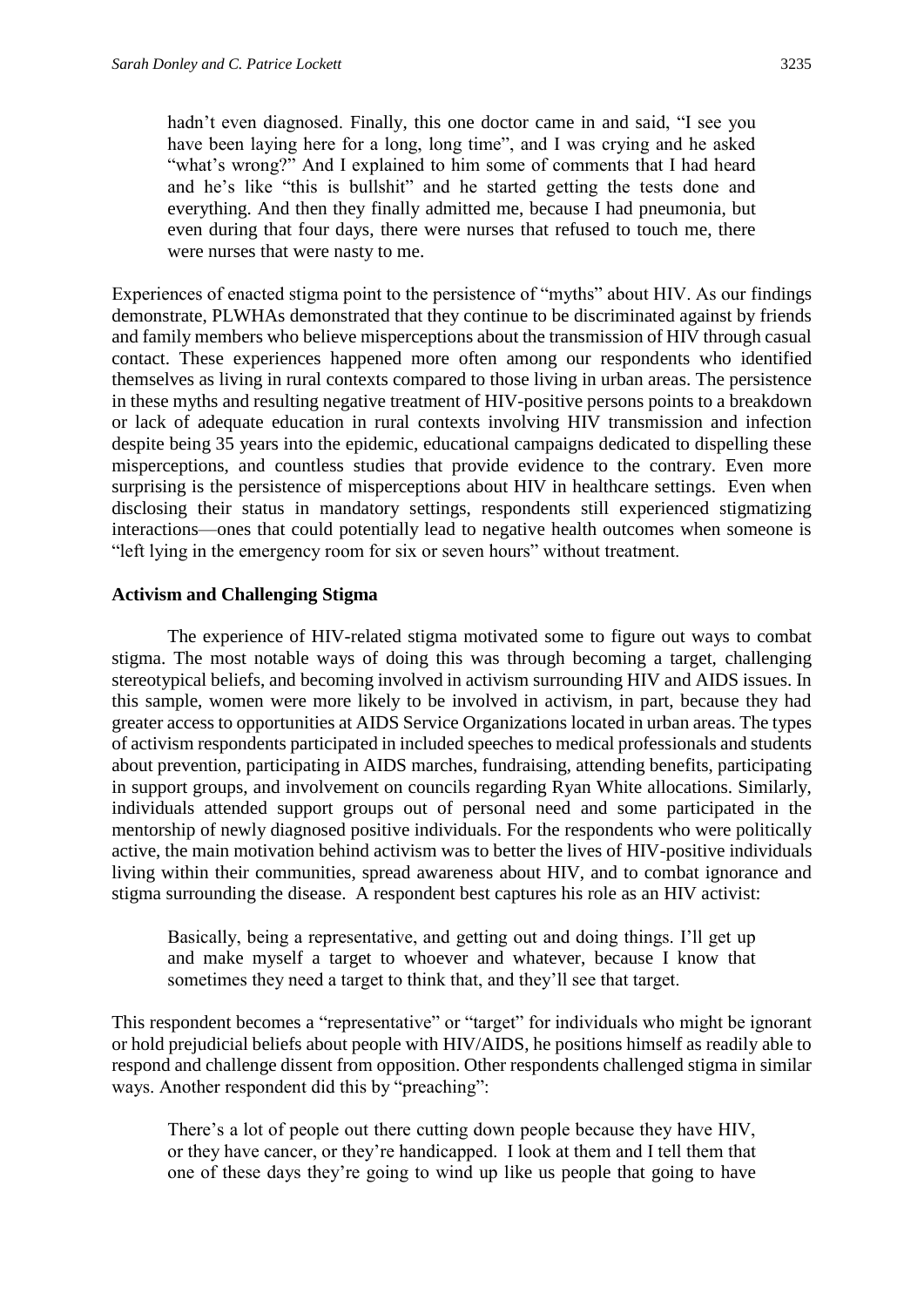HIV or AIDS or cancer – you're gonna wind up like them. God works in mysterious ways. And they stop being mean in front of them. I preach a lot to a lot of people.

As these two respondents demonstrate, their main way of combatting stigma is to call people out on their ignorant beliefs or intolerant attitudes. The first does this by becoming a "target" while the second "preaches." Other respondents were more involved within activism and the HIV community. For instance, one respondent held similar beliefs about tolerance for all individuals regardless of their health or social status, started his own foundation where he raises money to help support people who are in the process of transitioning from work to disability. He did this after personally having a hard time getting on disability.

I started this [foundation] and it was just going to be for HIV/AIDS but then I decided anybody that is fighting for disability whether its cancer, whether its diabetes, whatever they're going through the same thing so why not advocate for everybody. I don't care about race, I don't care about sex, I don't care about sexual identity, I don't care about religious belief, political belief, none of that you know people are people regardless. And no matter how they got to whatever status they are in life we all deserve to be treated with dignity, courtesy, and respect and everyone needs a little hand once and a while.

His decision to be active arose out of a past negative experience; several years prior to this he struggled to secure disability funding and realized the similar situation that many others might find themselves in when dealing with health issue. This difficulty with finances served as the catalyst for this respondent's activism. Respondents, in their activism, encourage a message of tolerance and treating everyone equally regardless of health and social status.

Another respondent took on a more traditional and involved role as an activist such as giving speeches and advocating for the access to resources. One respondent we interviewed has played a prominent role within the HIV community in the city she currently resides in. In the following explanation, she describes her role as an activist and the importance of advocating on the behalf of others with HIV:

The other things besides my speaking, I was going to go on and talk about some advocacy. I think that is the other part of me that is yearning to break free. I don't know what that means yet, and it's not like I haven't advocated right here in my own community for things like [the AIDS Housing Project], we have those funds here now. That's something that I couldn't get necessarily ever directly benefit from, but tons of people have. And that's the key, I think that's the truth of being any kind of advocate for anything. It's the outcome, if it's pure of heart, it's the outcome you want to ultimately have come your way. And we needed that money here in the state and it's a damn good thing … Then you say to yourself, "there's got to be other things you can advocate about." And, I think that the political climate right where it is right now there is a lot of opportunity for someone with a voice. I'm not quite sure what that means, maybe for me it will ultimately be advocating around changing something to do with us [People living with HIV/AIDS] being viable people again.

This respondent provides a more nuanced explanation of her activism and its development overtime. In particular, she has been involved in securing social services that PLWHAs might need, such as housing. She expresses her motivation for this activism as being able to do things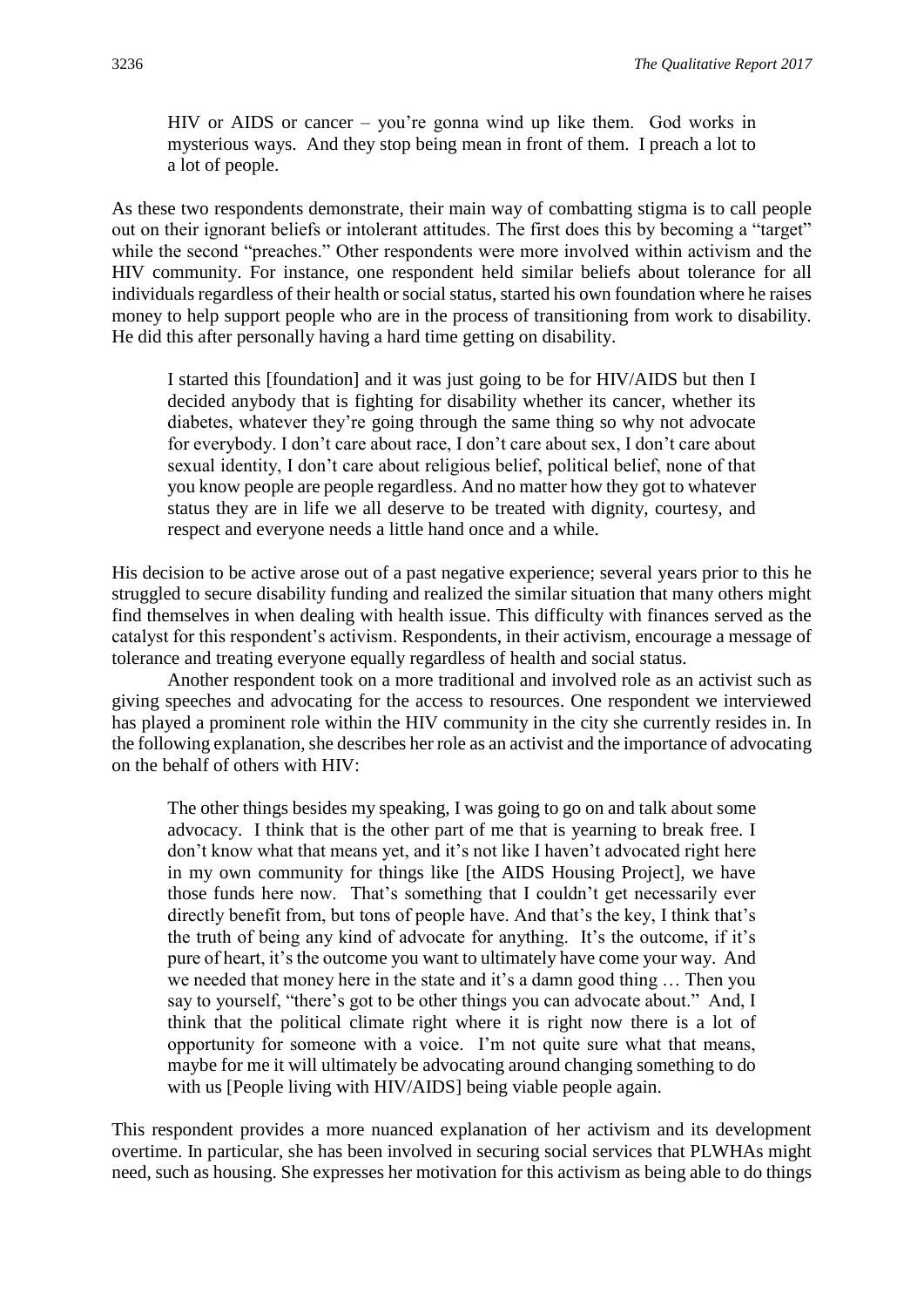that she might not necessarily benefit from, but other people would benefit. Most notable, however, is this respondent's discussion of where her activism is going: "changing something to do with us [PLWHAs] being viable people again" to combat HIV-related stigma. This undermines HIV-related stigma in a few ways. Early in the epidemic, due to the high death rates, being diagnosed with AIDS was synonymous with a death sentence. This is no longer the case given developments in treatment regimes, yet this belief still lingers. Dispelling this notion will likely challenge negative stereotypes and myths, and will likely lead to more positive beliefs surrounding PLWHAs and their ability to continue to be valuable members of society, who can work, carry on relationships, and have families.

#### **Discussion**

This study looked at the lived experiences of people living with HIV or AIDS in urban and rural contexts of the Midwest—an understudied geographic region. Our findings indicate that PLWHAs across diverse contexts in the Midwest experience stigma and discrimination similarly, though the severity largely depended on context. In addition, there is a lack of accessible healthcare and support services in rural areas. The findings were consistent with previous research. The respondents in this study indicated they were more likely to be socially isolated and be rejected by community members, in healthcare settings, and among family and friends when living in rural contexts compared to urban contexts (Bogart et al., 2008; Lekas, Siegel, & Schrimshaw, 2006; Sayles, Ryan, Silver, Sarkisian, & Cunningham, 2007; Zukoski & Thornburn, 2009).

Access and availability of healthcare and support services differ greatly for those living in rural contexts compared to urban areas. Consistent with previous research, we found that HIV/AIDS-specific doctors and health services were not available in many rural respondents' communities, and therefore, many traveled upwards of 90 miles to access these health services and sometimes, traveled to multiple locations. Similarly, the context of this study—Midwestern states including Kansas, Nebraska, and Missouri—are considered low prevalence and therefore organizations that provide services to PLWHAs may be far and few between. The Ryan White Program allocates funds to organizations serving PLWHAs and their families, and therefore not residing nearby one can pose issues for access. During the time of this study, an ASO that served multi-municipalities and counties closed down and some of our respondents utilized the services, including rides to doctor's appointments and attended some of the ASO's social events and support groups. The lack of availability and access to HIV-related health and social services in rural and low prevalence areas is becoming direr given cuts to government spending on healthcare program such as Medicaid and some states refusal to expand Medicaid to the 33 percent poverty line. Given the rigid medication schedule, PLWHAs must maintain to keep healthy, availability of medications in cases of emergency needs to be adequately addressed. There needs to be more funding or designated funding for those in rural areas. There is also the possibility of collaborating with existing social agencies in these communities to provide commonly needed resources in rural areas, for example transportation services and healthcare facilities.

People living with HIV or AIDS also discuss experiencing different type of stigma due to their health status. The majority of their stigmatizing experiences was others' fear of casual contact with the PLWHAs that lead to family or friends avoiding the person or to the respondent modifying their behavior to prevent further negative experiences caused by others. In healthcare settings, one respondent indicated being refused medical treatment after the nurses learned he was HIV-positive; it was hours before a doctor finally came and assisted him with his pneumonia. This finding, taken together with other studies, (Baunach & Burgess, 2013; Boehme et al., 2012; Currey, Johnson, & Ogden, 1990; Stringer et al., 2016), suggests that the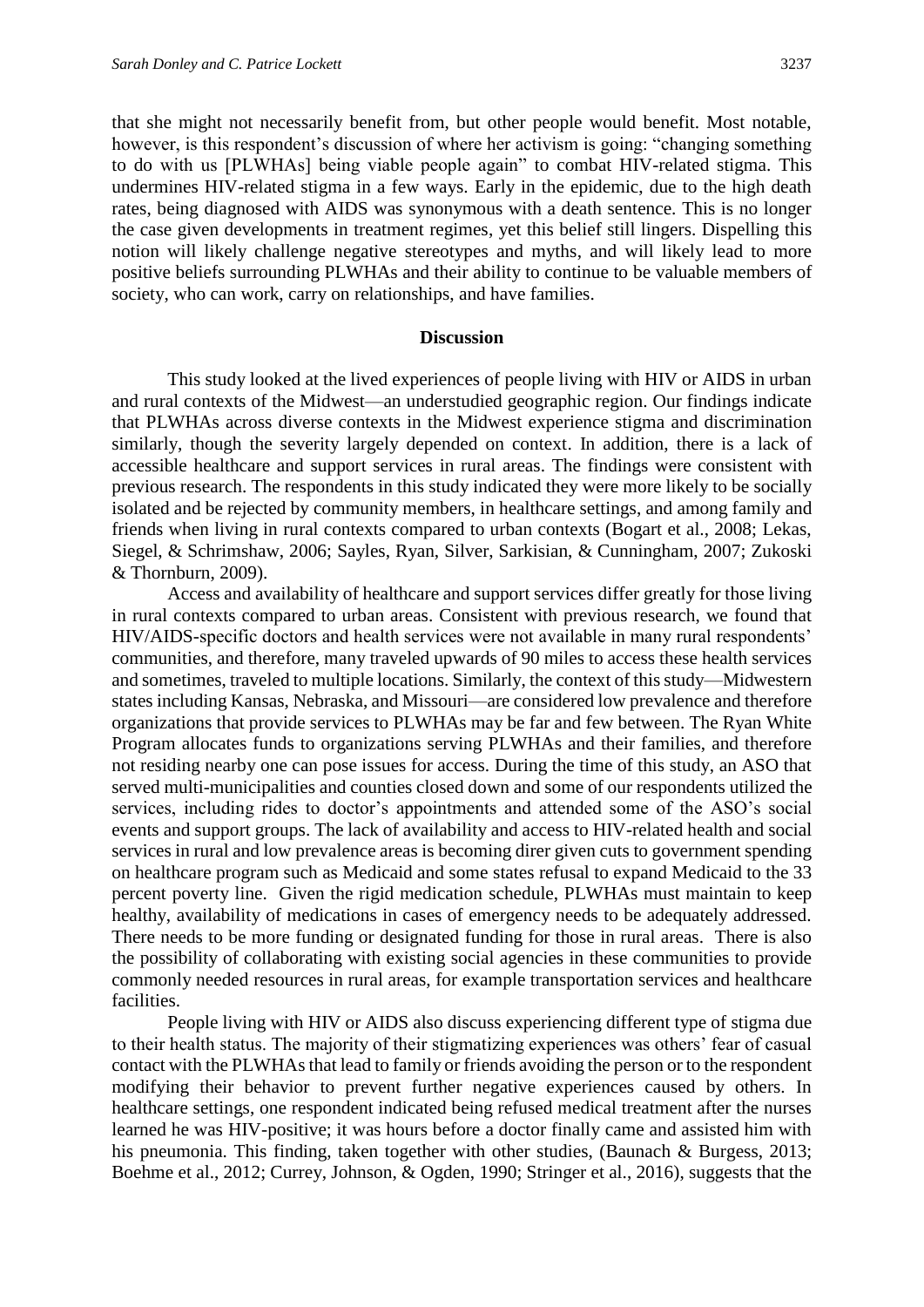actions and behaviors of healthcare workers can affect the healthcare experience and wellbeing of PLWHAs. The fear of casual contact raises several concerns. It points to the general persistence of myths about HIV infection, misconceptions about HIV, and the adverse effects on PLWHAs. Thus, continuing education programs or events about HIV and AIDS are important for medical providers and the general community, particularly, on how HIV infection occurs. One way to provide accurate information about HIV/AIDS in rural areas is to recruit practitioners or case managers who have expertise in this area to provide educational programs at community centers or local schools to provide continued education and information surrounding HIV and AIDS.

Second, these misperceptions are the catalyst to stigmatizing beliefs towards and actions against PLWHAs. The greatest concern here is how stigmatizing beliefs can maintain a consistent state of forced social isolation that is continually reinforced by anticipated stigmatization, geographic isolation, and lack of social support. A state of being that creates heightened stress, general anxiety for PLWHAs, and largely shape how respondents went about their day-to-day lives. These findings demonstrate the relational nature of stigma, its manifestations in sociocultural contexts, and the damaging effect stigma has on the wellbeing of PLWHAs (Earnshaw & Kalichman, 2013; Link & Phelan, 2001).

Previous research has looked at the varying experiences of those living with HIV in rural areas compared to those living in urban contexts (Heckman et al., 1998). One difference we did notice among the various contexts in our study is differences in patterns of disclosure. For those who identified themselves as living in rural settings, though most respondents had disclosed to family members and doctors, they had not disclosed to their communities; while those in more urban areas were more likely to be "out" to the community. Respondents in this study were actively engaged in decision-making processes about who, how, and when to disclose to others. Anticipated or perceived stigma from the community, internalized shame, and past experiences of discrimination prevented many respondents in this sample from disclosing their HIV-positive status, particularly in rural areas (Brickley, 2007; Kingori et al., 2012; Vanable et al., 2006). As many chose not to disclose their status because of fear of anticipated stigma, their chances of meeting someone else who shared a similar experience was very low. Social isolation was further exacerbated by rural respondent's geographic isolation and lack of access to social support.

Accessibility to support groups and social networks is an important aspect providing connections to other PLWHAs, finding different types of resources, and overall feeling of being connected to a "HIV community." However, this can be extremely difficult for PLWHAs in rural and/or low prevalence areas to connect to support groups and social networks. Online support groups for PLWHAs may be an alternative to finding support in a geographically isolated location. Online groups and counselors have the potential to provide support as well as allow for more confidentiality. Currently, such websites as *The Tribe* have HIV/AIDS specific support group. Similar typed groups can also be found on social media sites such as Facebook. There are also many dating websites available for HIV-positive persons, such as *Positive Singles* and *Poz Personals.*

Our research contributes to the understanding about how PLWHAs in the Midwest combat stigma. Consistent with other research respondents identified advocating for themselves as a mechanism that tended to alleviate HIV-related stigma (Kelley, 2002; Zukoski & Thornburn, 2009). Our research expands on this area by exploring PLWHAs advocacy and activism more in depth, particularly in the various roles they take as activists. One of the main mechanisms that PLWHAs in this study challenged HIV-related stigma, stereotypes, and prejudicial beliefs was countering intolerant, ignorant, or misinformed beliefs regarding people with HIV by becoming "targets" or "representatives." In doing so, they put themselves out there to challenge commonly held stereotypes about PLWHAs. The second way respondents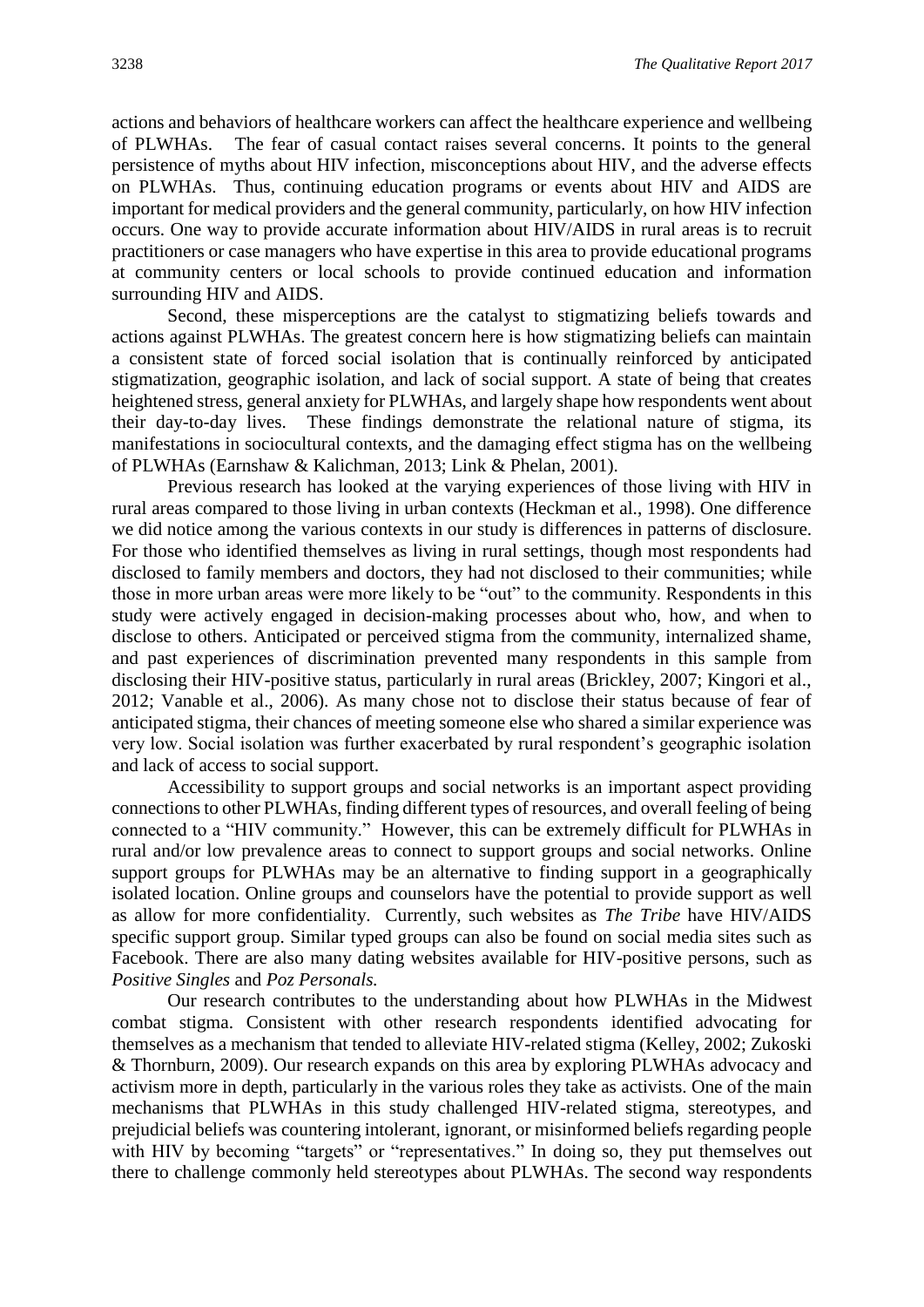combatted stigma through activism was by challenging the usual negative cultural narrative of being HIV-positive by offering an alternative narrative. In U.S. culture, an HIV diagnosis is commonly seen as a death sentence and HIV-positive people are viewed as immoral. In this study, respondents challenged this notion and instead offered the narrative of HIV-positive people as viable and productive persons who can continue to work, have families, and participate in society. Some respondents reported that they were "out" with their HIV-positive status among their community, and their positive status was well known in the community they inhabited. Directly knowing someone who has HIV is likely to challenge HIV-related stereotypes and other misinformation surrounding HIV that individuals may hold.

Though this research contributes to our understanding on the lack of accessibility and availability of healthcare, the stigma surrounding PLWHAs, and the social isolation experienced by PLWHAs living in a rural and/or low prevalence area, it is not without limitations. One of the limitations of our study is our sampling strategy. Snowball sampling is a nonprobability sampling technique and therefore any conclusions generated from this study cannot be generalized to a wider population. However, given the nature of the topic understudy, using a probability sampling technique would be almost impossible given the issues of confidentiality surrounding HIV-positive persons' identities. Similarly, since our sampling is based on snowball sampling and relied on respondents to contact us, it is possible that we only heard from respondents who are open about their HIV-positive status. Other respondents may have not participated for fear of stigmatization or status disclosure and therefore we may not have those types of perspectives and experiences in this research. How we operationalized "urban" versus "rural" might also be considered a limitation, as there are varying perspectives on what constitutes "rural" and "urban" and may differ between respondents.

#### **References**

AIDSVu. (2012a). Kansas*.* Retrieved from<http://aidsvu.org/state/kansas/>

- AIDSVu. (2012b). Nebraska*.* Retrieved from<http://aidsvu.org/state/nebraska/>
- Alonzo, A. A., & Reynolds, N. R. (1995). Stigma, HIV and AIDS: An exploration and elaboration of a stigma trajectory. *Social Science Medicine, 41*(3), 303-315.
- Baumgartner, L. M. (2014). "I heard he got the package": African American men's experiences of living with HIV/AIDS. *The Qualitative Report, 19*(29), 1-22. Retrieved from <http://nsuworks.nova.edu/tqr/vol19/iss29/2>
- Baunach, D. M., & Burgess, E. O. (2013). HIV/AIDS prejudice in the American Deep South. *Sociological Spectrum, 33*(2), 175-195.
- Biggerstaff, D., & Thompson, A. R. (2008). Interpretative phenomenological analysis (IPA): A qualitative methodology of choice in healthcare research. *Qualitative Research in Psychology, 5*(3), 214-224.
- Boehme, A. K., Moneyham, L., McLeod, J., Walcott, M. W., Wright, L., Seal, P., . . . Kempf, M. C. (2012). HIV-infected women's relationships with their health care providers in the rural Deep South: An exploratory study*. Health Care Women International Journal, 33*(4), 403-419.
- Bogart, L. M., Cowgill, B. O., Kennedy, D., Ryan, G., Murphy, D. A., Elijah, J., & Schuster, M. A. (2008). HIV-related stigma among people with HIV and their families: A qualitative analysis. *AIDS Behavior, 12*(2), 244-254.
- Brewer, M. B. (2007). The social psychology of intergroup relations: Social categorization, in group bias, and outgroup prejudice. In A. W. Kruglanski & T. E. Higgins (Eds.), *Social psychology: Handbook of basic principles* (2nd ed., pp. 695-715). New York, NY: Guilford Press.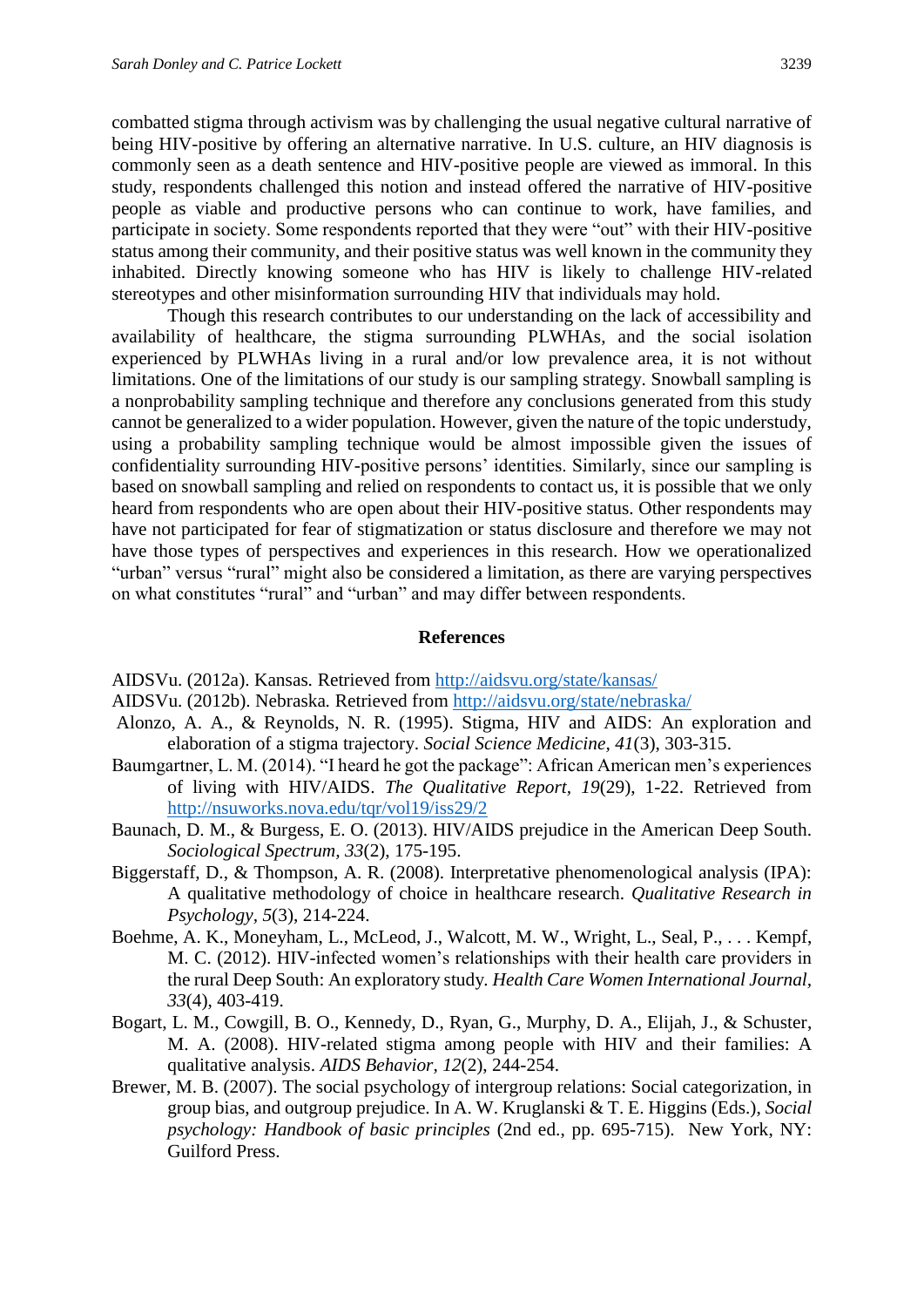- Brickley, D. B. (2007). *AIDS stigma and women: Impact on prevention and treatment interventions in Vietnam in the era of antiretroviral therapy*. Berkeley, CA: University of California.
- Bunn, J. Y., Solomon, S. E., Varni, S. E., Miller, C. T., Forehand, R. L., & Takamaru, A. (2008). Urban-rural differences in motivation to control prejudice toward people with HIV/AIDS: The impact of perceived identifiably in the community. *The Journal of Rural Health, 24*(3), 285-291.
- Castañeda, D. (2000). HIV/AIDS-related services for women and the rural community context. *AIDS Care, 12*(5), 549-565.
- Chambers, L. A., Rueda, S., Baker, D. N., Wilson, M. G., Deutsch, R., Raeifar, E., & Rourke, S. B. (2015). Stigma, HIV and health: A qualitative synthesis. *BMC Public Health, 15*, 848- 861
- Currey, C. J., Johnson, M., & Ogden, B. (1990). Willingness of health-professions students to treat patients with AIDS. *Academic Medicine, 65*(7), 472-474.
- Earnshaw, V. A., & Chaudoir, S. R. (2009). From conceptualizing stigma to measuring HIV stigma: A review of HIV stigma mechanism measures. *AIDS and Behavior, 13*(6), 1160-1177.
- Earnshaw, V. A., & Kalichman, S. C. (2013). Stigma experienced by people living with HIV/AIDS. In P. Liamputtong (Ed.), *Stigma, discrimination and living with HIV/AIDS: A cross-cultural perspective* (pp. 23-28). Dordrecht, Holland: Springer Science + Business Media.
- Eatough, V., & Smith, J. A. (2008). Interpretative phenomenological analysis. In C. Willig & W. Stainton Rogers (Eds.), *Handbook of qualitative psychology* (pp. 179-194). London, UK: Sage.
- Enriquez, M., Kelly, P. J., Witt, J., Rodriguez, L., Lopez, N., Smueles, J., . . . Sweet, D. (2010). Silence is not golden: Invisible Latinas living with HIV in the Midwest. *Immigrant Minority Health, 12*(6), 932-939.
- Genberg, B. L., Kawinchai, S., Chingono, A., Sendah, M., Chariylaalertsak, S., Konda, K. A., & Celentano, D. D. (2007). Assessing HIV/AIDS stigma and discrimination in developing countries. *AIDS and Behavior, 12*(5), 772-780.

Gieryn, T. F. (2000). A space for place in sociology. *Annual Review of Sociology, 26*, 463-496.

- Goffman, E. (1963). *Stigma: Notes on the management of a spoiled identity*. New York, NY: Simon & Shuster.
- Hackl, K. L., Somlai, A. M., Kelly, J. A., & Kalichman, S. C. (1997). Women living with HIV/AIDS: The dual challenge of being a patient and caregiver. *Health and Social Work, 22*(1), 53-62.
- Heckman, T. G., Somlai, A. M., Peters, J., Walker, J., Otto-Salaj, L., Galdabini, C. A., & Kelly, J. A. (1998). Barriers to care among persons living with HIV/AIDS in urban and rural areas. *AIDS Care, 10*(3), 365-375.
- Heidegger, M. (1962.). *Being and time* (J. Macquarrie & E. Robinson, Trans.). New York, NY: Harper Perennial.
- Herek, G. M. (1999). AIDS and stigma. *American Behavioral Scientist, 42*(7), 1106-1116.
- Herek, G. M., & Capitanio, J. P. (1998). Symbolic prejudice or fear of infection? A functional analysis of AIDS-related stigma among heterosexual adults. *Basic and Applied Social Psychology, 20*(3), 230-241.
- Herek, G. M., Capitanio, J. M., & Widaman, K. F. (2002). HIV-related stigma and knowledge in the United States: Prevalence and trends, 1991-1999. *American Journal of Public Health, 92*(3), 371-377.
- Herek, G. M., Saha, S., & Burack, J. (2013). Stigma and psychological distress in people with HIV/AIDS. *Basic and Applied Social Psychology, 35*(1), 41-54.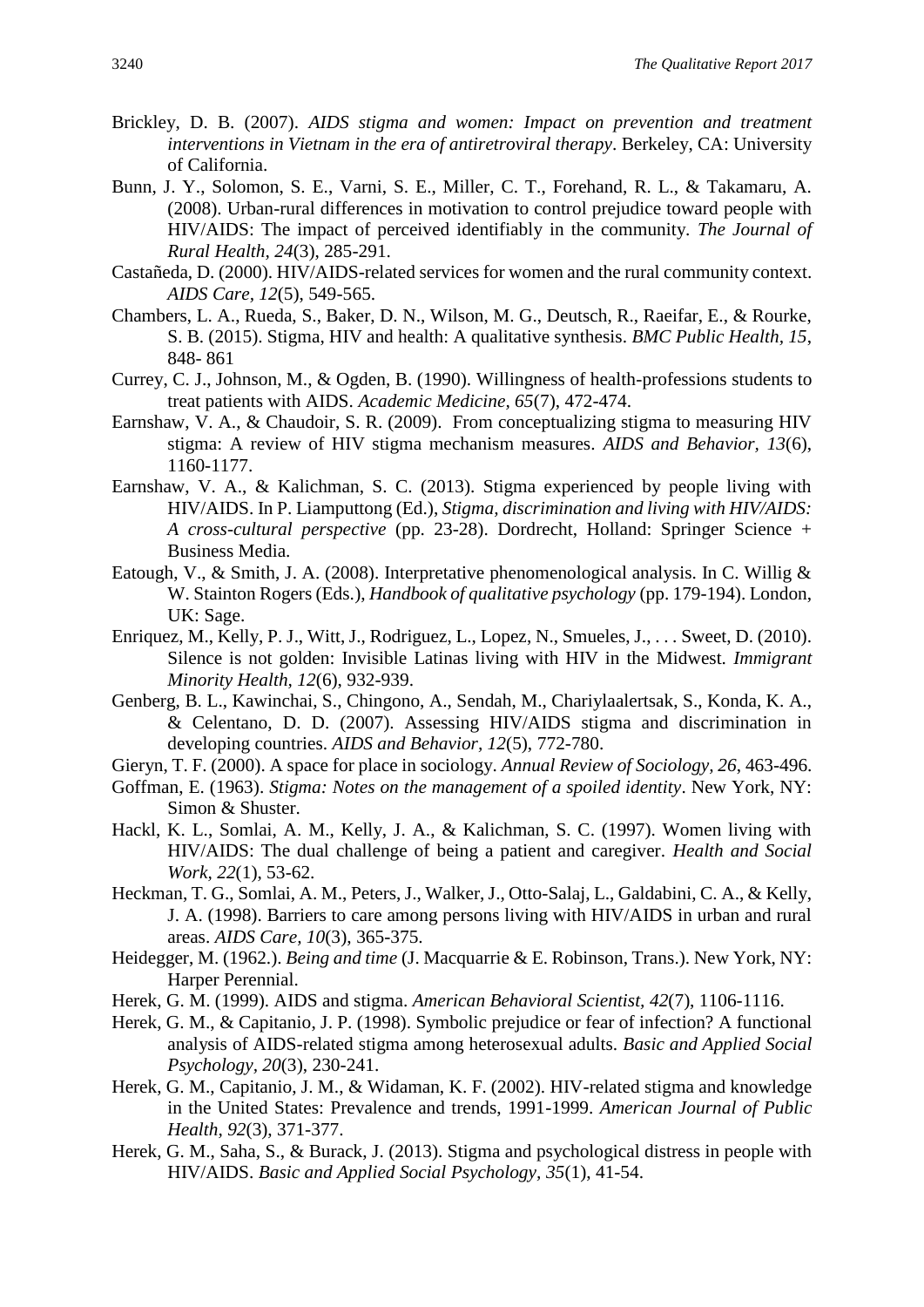- Holzemer, W. L., Human S., Arudo, J., Rosa, M. E., Hamilton, M. J., Corless, I., . . . Maryland, M. (2009). Exploring HIV stigma and quality of life for persons living with HIV infection. *Journal of the Association of Nurses in AIDS Care, 20*(3), 161-168.
- Larkin, M., & Thompson, A. (2012). Interpretive phenomenological analysis. In A. Thompson & D. Harper (Eds.), *Qualitative research methods in mental health and psychotherapy: A guide for students and practitioners* (pp. 99-116). Oxford, UK: John Wiley & Sons.
- Laverty, S. M. (2003). Hermeneutic phenomenology and phenomenology: A comparison of historical and methodological considerations. *International Journal of Qualitative Method, 2*(3), 21-35.
- Kalichman, S. C., Simbayi, L. C., Cloete, A., Mthembu, P. P., Mkhonta, R. N., & Ginindza, T. (2009). Measuring AIDS stigmas in people living with HIV/AIDS: The internalized AIDS-related stigma scale. *AIDS Care, 21*(1), 87-93.
- Kansas Department of Environment and Health. (2016a). HIV surveillance program Kansas department of health and environment. Retrieved from [http://www.kdheks.gov/sti\\_hiv/surveillance.htm](http://www.kdheks.gov/sti_hiv/surveillance.htm)
- Kansas Department of Health and Environment. (2016b). Kansas Ryan White part B program. Retrieved from [http://www.kdheks.gov/sti\\_hiv/ryan\\_white\\_care.htm](http://www.kdheks.gov/sti_hiv/ryan_white_care.htm)
- Kelley, A. (2002). Making community: Individuals and families living with affected by hemophilia and HIV/AIDS and other blood borne viruses. *Culture, Health & Sexuality, 4*(4), 443-458.
- Kingori, C., Reece, M., Obeng, S., Murray, M., Shacham, E., Dodge, B., . . . Ojakaa, D. (2012). Impact of internalized stigma on HIV prevention behaviors among HIV-infected individuals seeking HIV care in Kenya*. AIDS Patient Care and STDS, 26*(12), 761– 768.
- Lekas, H., Siegel, K., & Schrimshaw, E. W. (2006). Continuities and discontinuities in the experiences of felt and enacted stigma among women with HIV/AIDS. *Qualitative Health Research, 16*(9), 1165-1190.
- Link, B. G., & Phelan, J. C. (2001). Conceptualizing stigma. *Annual Review of Sociology, 27*(1), 363-385.
- McConnell-Henry, T., Chapman, Y., & Francis, K. (2009). Unpacking Heideggerian phenomenology. *Southern Online Journal of Nursing Research, 9*(1), 1-11.
- Missouri Department of Health and Senior Services. (2017). HIV/AIDS disease surveillance. Retrieved from<http://health.mo.gov/data/hivstdaids/>
- Missouri Department of Health and Senior Services. (2012). Engagement in HIV care, Missouri, 2012

*.* Retrieved from http://health.mo.gov/data/hivstdaids/pdf/treatmentcascade2012.pdf

- Nebraska Department of Health and Human Services. (2017). Nebraska's Ryan White program. Retrieved from [http://dhhs.ne.gov/publichealth/pages/dpc\\_Ryan\\_White.aspx](http://dhhs.ne.gov/publichealth/pages/dpc_Ryan_White.aspx)
- Parker, R., & Aggleton, P. (2003). HIV and AIDS-related stigma and discrimination: A conceptual framework and implication for action. *Social Science & Medicine, 57*(1), 13-24.
- Reif, S., Golin, C. E., & Smith, S. R. (2005). Barriers to accessing HIV/AIDS care in North Carolina: Rural and urban differences. *AIDS Care, 17*(5), 558-565.
- Rozmus, C., & Edgil, A. E. (1993). Rural women's knowledge of and attitudes toward acquired immune deficiency syndrome. *Health Care for Women International, 14*(3), 301-309.
- Sayles, J. N., Ryan, G. W., Silver, J. S., Sarkisian, C. A., & Cunningham, W. E. (2007). Experiences of social stigma and implications for healthcare among a diverse population of HIV-positive adults. *Journal of Urban Health, 84*(6), 814-828.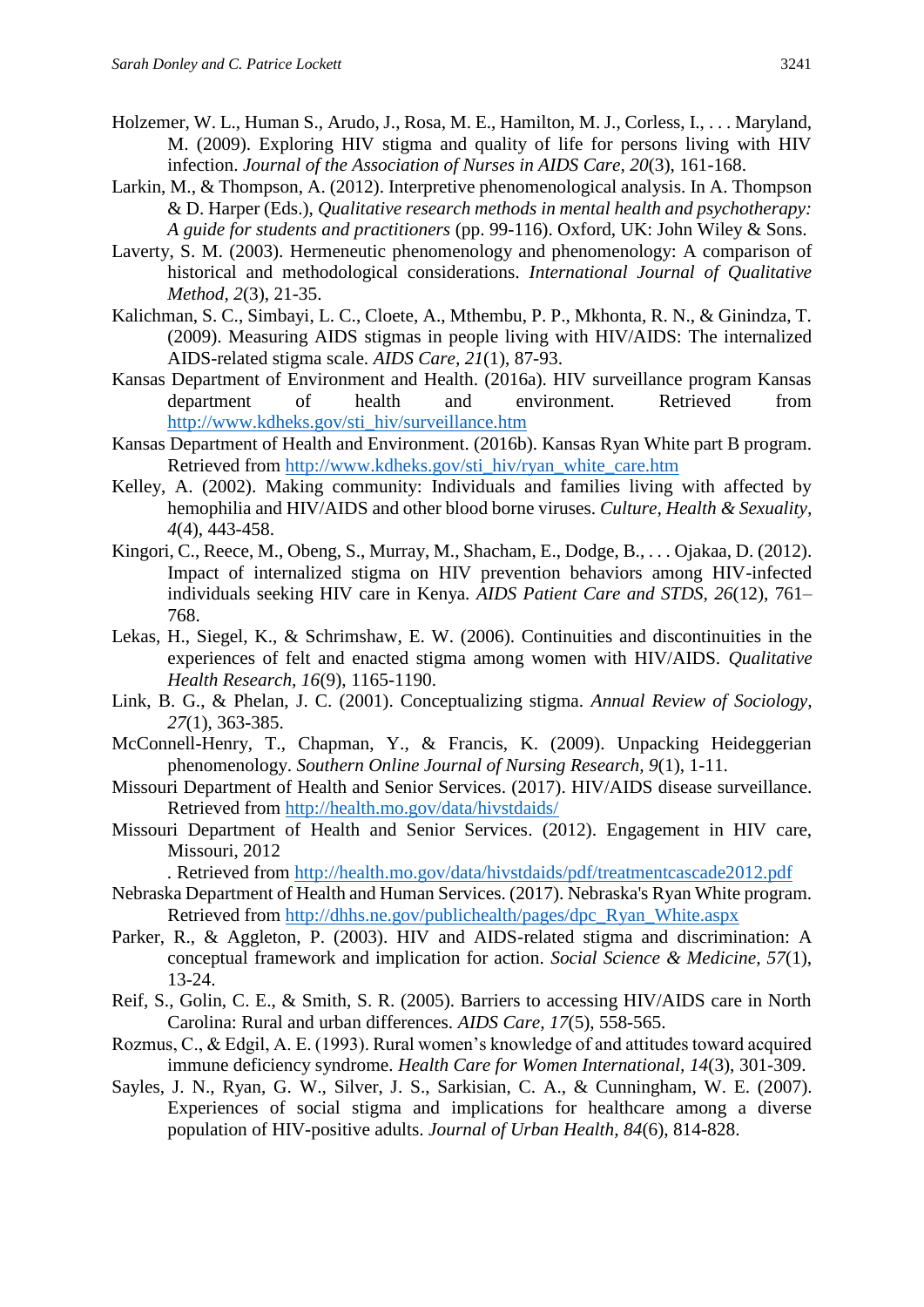- Stringer, K. L., Turan, B., McCormick, L., Modupeoluwa, D., Nyblade, L., Kempf, M. C., Lichtenstein, B., & Turan, J. M. (2016). HIV-related stigma among healthcare providers in the Deep South. *AIDS Behavior, 20*(1), 115-125.
- Taylor, B. (2001). HIV, stigma and health: Integration of theoretical concepts and the lived experiences of individuals. *Journal of Advanced Nursing, 35*(5), 792-798.
- Thomas, S. P., & Pollio, H. R. (2002). *Listening to patients: A phenomenological approach to nursing research and practice*. New York, NY: Springer.
- Turan, J. M., Bukusi, E. A., Onono, M., Holzemer, W. L., Miller, S., & Cohen, C. R. (2011). HIV/AIDS stigma and refusal of HIV testing among pregnant women in rural Kenya: Results from the MAMAS study. *AIDS Behavior, 15*(6), 1111-1120.
- Vanable, P. A., Carey, M. P., Blair, D. C., & Littlewood, R. A. (2006). Impact of HIV-related stigma on health behaviors and psychological adjustment among HIV-positive men and women. *AIDS Behavior, 10*(5), 473-482.
- Visser, M. J., Makin, J. D., & Lehobye, K. (2006). Stigmatizing attitudes of the community towards people living with HIV/AIDS. *Journal of Community & Applied Social Psychology*,*16*(9), 42-58.
- Vyavaharkar, M., Moneyham, L., Corwin, S., Saunders, R., Annang, L., & Tavakoli, A. (2010). Relationships between stigma, social support, and depression in HIV-infected African American women living in the rural southeastern United States. *Journal of the Association of Nurses in AIDS Care, 21*(2), 144-152.
- Williams, B. P., Olugbemiga, E., Ifeyinwa, E., Uzezulu, E., & Omisbakin, A. M. (2003). An ethnically sensitive and gender-specific HIV/AIDS assessment of African American women: A comparative study of urban and rural communities. *Family & Community Health*, *26(*2), 108-123.
- Zhou, Y. R. (2010). The phenomenology of time: Lived experiences of people with HIV/AIDS in China. *Health, 14*(3), 310-325.
- Zukoski, A. P., Thorburn, S., & Stroud, J. (2011). Seeking information about HIV/AIDS: A qualitative study of health literacy among people living with HIV/AIDS in a low prevalence context. *AIDS Care, 23*(11), 1505-1508.
- Zukoski, A. P., & Thornburn, S. (2009). Experiences of stigma and discrimination among adults living with HIV in a low HIV-prevalence context: A qualitative analysis. *AIDS Patient Care and STDS, 23*(4), 267-276.

#### **Author Note**

Sarah Donley is an Assistant Professor in the Department of Sociology and Social Work at Jacksonville State University. Her main areas of expertise and research are in gender, work, and culture. Correspondence regarding this article can be addressed directly to: Sarah Donley, 324 Brewer Hall, Department of Sociology and Social Work, Jacksonville State University, Jacksonville, AL 36265. Email: [sdonley@jsu.edu.](mailto:sdonley@jsu.edu)

C. Patrice Lockett is an Assistant Professor in Department of Sociology and Social Work at Jacksonville State University. Her research interests include intimate partner violence, homelessness, and civic engagement.

This research was supported in part by a grant from the Midwest Sociological Society Endowment Committee. The authors would also like to thank Dana Britton and Alisa Garni for reading earlier versions of this work.

Copyright 2017: Sarah Donley, C. Patrice Lockett, and Nova Southeastern University.